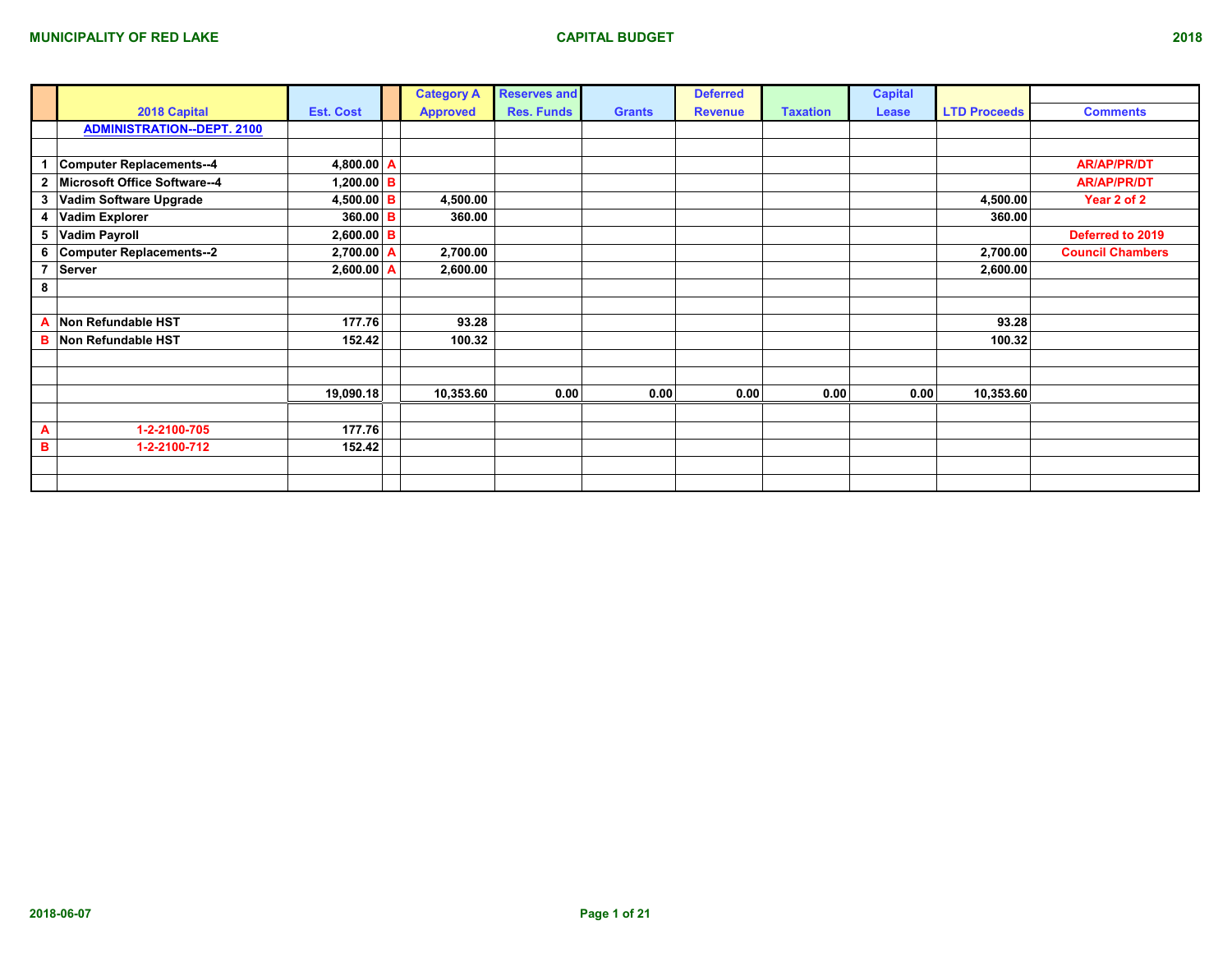|                |                                      |                   | <b>Category A</b> | <b>Reserves and</b> |               | <b>Deferred</b> |                 | <b>Capital</b> |                     |                                |
|----------------|--------------------------------------|-------------------|-------------------|---------------------|---------------|-----------------|-----------------|----------------|---------------------|--------------------------------|
|                | 2018 Capital                         | <b>Est. Cost</b>  | <b>Approved</b>   | <b>Res. Funds</b>   | <b>Grants</b> | <b>Revenue</b>  | <b>Taxation</b> | Lease          | <b>LTD Proceeds</b> | <b>Comments</b>                |
|                | FIRE DEPARTMENT--DEPT. 2200          |                   |                   |                     |               |                 |                 |                |                     |                                |
|                |                                      |                   |                   |                     |               |                 |                 |                |                     |                                |
|                | Pumper                               | 450,000.00 B      |                   |                     |               |                 |                 |                |                     | <b>Balmertown</b>              |
| $\overline{2}$ | <b>Pumper Tanker</b>                 | 400,000.00 B      |                   |                     |               |                 |                 |                |                     | <b>Red Lake Serving Madsen</b> |
| 3              | <b>Boots--12 Pairs @ \$500</b>       | 6,000.00 B        | 4,000.00          |                     |               |                 |                 |                | 4,000.00            |                                |
|                | 4 SCBA Masks--4 @ \$1,178.85         | 4,715.40 <b>B</b> | 4,715.40          |                     |               |                 |                 |                | 4,715.40            |                                |
| 5              | Extrication Gloves--22 Pairs @ \$110 | $2,420.00$ B      | 1,540.00          |                     |               |                 |                 |                | 1,540.00            |                                |
| 6              |                                      |                   |                   |                     |               |                 |                 |                |                     |                                |
| $\overline{7}$ |                                      |                   |                   |                     |               |                 |                 |                |                     |                                |
| 8              |                                      |                   |                   |                     |               |                 |                 |                |                     |                                |
|                |                                      |                   |                   |                     |               |                 |                 |                |                     |                                |
|                |                                      | 863,135.40        | 10,255.40         | 0.00                | 0.00          | 0.00            | 0.00            | 0.00           | 10,255.40           |                                |
|                |                                      |                   |                   |                     |               |                 |                 |                |                     |                                |
|                | <b>HST 100% Refundable</b>           |                   |                   |                     |               |                 |                 |                |                     |                                |
|                |                                      |                   |                   |                     |               |                 |                 |                |                     |                                |
| A              | 1-2-2200-700                         |                   |                   |                     |               |                 |                 |                |                     |                                |
| B              | 1-2-2200-705                         |                   |                   |                     |               |                 |                 |                |                     |                                |
|                |                                      |                   |                   |                     |               |                 |                 |                |                     |                                |
|                |                                      |                   |                   |                     |               |                 |                 |                |                     |                                |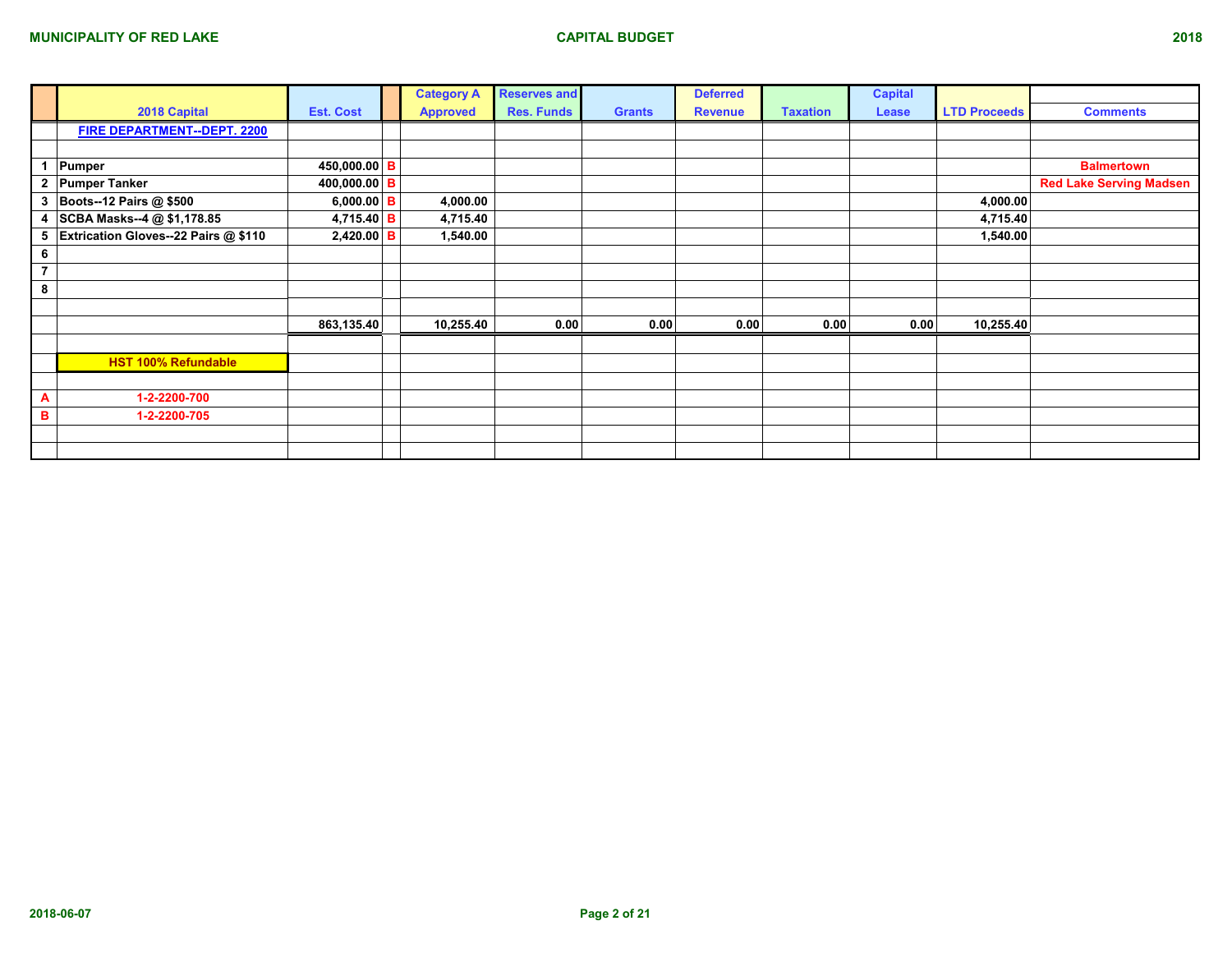|                         |                       |                  | <b>Category A</b> | <b>Reserves and</b> |               | <b>Deferred</b> |                 | <b>Capital</b> |                     |                 |
|-------------------------|-----------------------|------------------|-------------------|---------------------|---------------|-----------------|-----------------|----------------|---------------------|-----------------|
|                         | 2018 Capital          | <b>Est. Cost</b> | <b>Approved</b>   | <b>Res. Funds</b>   | <b>Grants</b> | <b>Revenue</b>  | <b>Taxation</b> | Lease          | <b>LTD Proceeds</b> | <b>Comments</b> |
|                         | BY-LAW--DEPT. 2210    |                  |                   |                     |               |                 |                 |                |                     |                 |
|                         |                       |                  |                   |                     |               |                 |                 |                |                     |                 |
| $\mathbf{1}$            |                       |                  |                   |                     |               |                 |                 |                |                     |                 |
| $\overline{\mathbf{2}}$ |                       |                  |                   |                     |               |                 |                 |                |                     |                 |
|                         |                       |                  |                   |                     |               |                 |                 |                |                     |                 |
| A                       | Non Refundable HST    |                  |                   |                     |               |                 |                 |                |                     |                 |
|                         |                       |                  |                   |                     |               |                 |                 |                |                     |                 |
|                         |                       | 0.00             | $\sim$            | 0.00                | 0.00          | 0.00            | 0.00            | 0.00           | 0.00                |                 |
|                         |                       |                  |                   |                     |               |                 |                 |                |                     |                 |
| A                       | 1-2-2210-705          |                  |                   |                     |               |                 |                 |                |                     |                 |
|                         |                       |                  |                   |                     |               |                 |                 |                |                     |                 |
|                         |                       |                  |                   |                     |               |                 |                 |                |                     |                 |
|                         | DOG POUND--DEPT. 2212 |                  |                   |                     |               |                 |                 |                |                     |                 |
|                         |                       |                  |                   |                     |               |                 |                 |                |                     |                 |
| $\blacktriangleleft$    |                       |                  |                   |                     |               |                 |                 |                |                     |                 |
| $\overline{2}$          |                       |                  |                   |                     |               |                 |                 |                |                     |                 |
|                         |                       |                  |                   |                     |               |                 |                 |                |                     |                 |
| A                       | Non Refundable HST    |                  |                   |                     |               |                 |                 |                |                     |                 |
|                         |                       |                  |                   |                     |               |                 |                 |                |                     |                 |
|                         |                       | 0.00             | $\sim$            | 0.00                | 0.00          | 0.00            | 0.00            | 0.00           | 0.00                |                 |
|                         |                       |                  |                   |                     |               |                 |                 |                |                     |                 |
| $\mathbf{A}$            | 1-2-2212-700          |                  |                   |                     |               |                 |                 |                |                     |                 |
|                         |                       |                  |                   |                     |               |                 |                 |                |                     |                 |
|                         |                       |                  |                   |                     |               |                 |                 |                |                     |                 |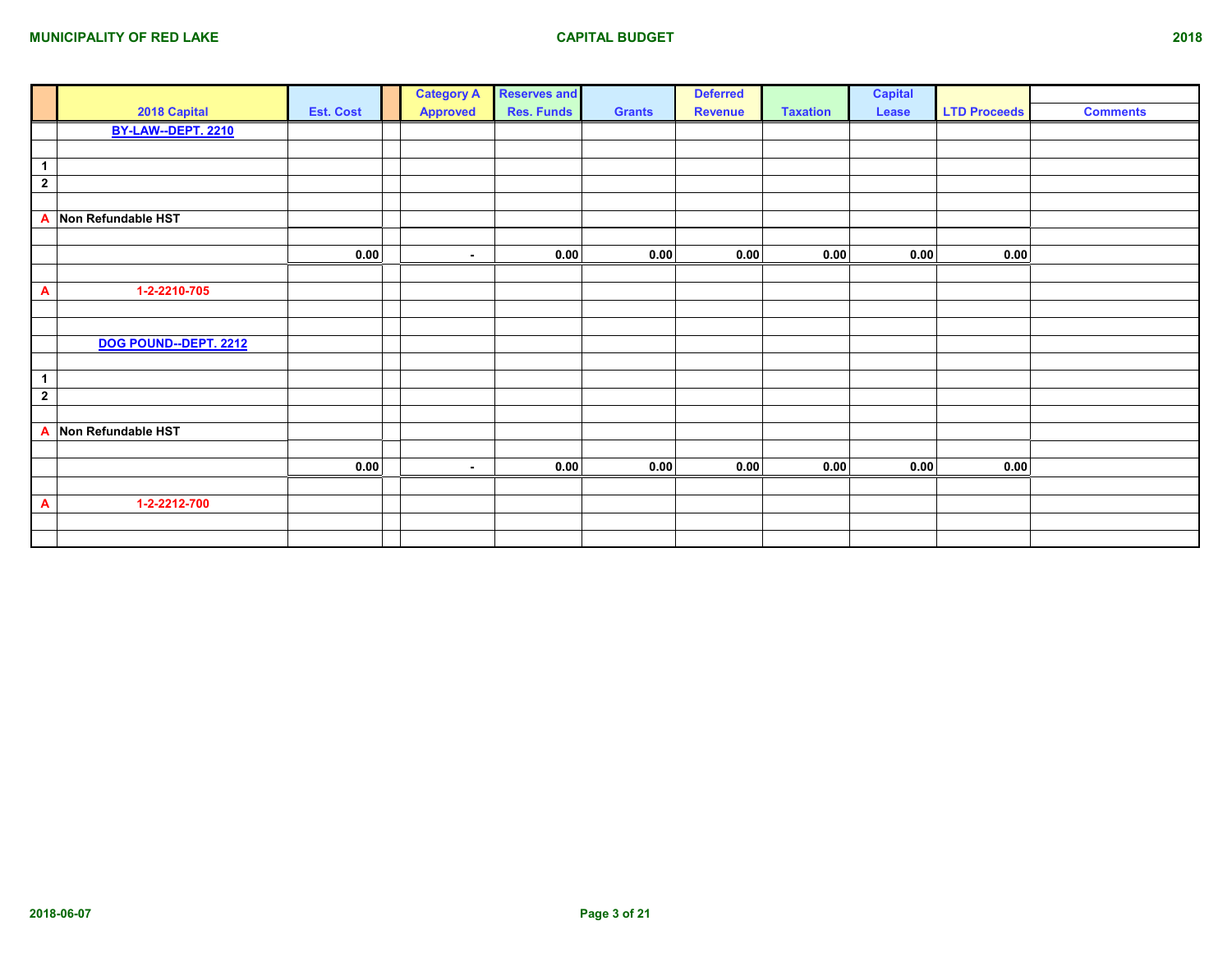|                         |                                       |                  |             | <b>Category A</b> | <b>Reserves and</b> |               | <b>Deferred</b> |                 | <b>Capital</b> |                     |                              |
|-------------------------|---------------------------------------|------------------|-------------|-------------------|---------------------|---------------|-----------------|-----------------|----------------|---------------------|------------------------------|
|                         | 2018 Capital                          | <b>Est. Cost</b> |             | <b>Approved</b>   | <b>Res. Funds</b>   | <b>Grants</b> | <b>Revenue</b>  | <b>Taxation</b> | Lease          | <b>LTD Proceeds</b> | <b>Comments</b>              |
|                         | <b>PUBLIC WORKS--DEPT. 2300</b>       |                  |             |                   |                     |               |                 |                 |                |                     |                              |
|                         |                                       |                  |             |                   |                     |               |                 |                 |                |                     |                              |
| $\mathbf{1}$            | Computer--Mapping Room                | 1,400.00 B       |             | 1,400.00          |                     |               |                 |                 |                | 1,400.00            |                              |
| $\overline{2}$          | Microsoft Office Software             | $300.00$ E       |             | 300.00            |                     |               |                 |                 |                | 300.00              |                              |
| $\mathbf{3}$            | <b>Flat Deck Truck</b>                | $69,748.00$ B    |             |                   |                     |               |                 |                 |                |                     | <b>Replace 2009 Sterling</b> |
| 4                       | <b>MT7 Trackless With Accessories</b> | 191,620.00 B     |             |                   |                     |               |                 |                 |                |                     |                              |
| 5                       | <b>Street Sweeper Attachment</b>      | $32,000.00$ B    |             | 32,000.00         |                     |               |                 |                 |                | 32,000.00           |                              |
| 6                       | Quick Connect--Volvo L90F Loader      | 7,200.00         | в           | 7,200.00          |                     |               |                 |                 |                | 7,200.00            |                              |
| $\overline{7}$          | 24" Digging Bucket--Excavator         | 6,300.00 B       |             |                   |                     |               |                 |                 |                |                     |                              |
| 8                       | Re-Paving Culverts--Howey             | 12,375.00 $C$    |             | 12,375.00         |                     |               |                 |                 |                | 12,375.00           |                              |
| 9                       | Patching                              | 37,625.00        | F           | 37,625.00         |                     |               |                 |                 |                | 37,625.00           |                              |
|                         | 10 Streetscaping--Gustafson           | $15,000.00$ C    |             | 15,000.00         |                     |               |                 |                 |                | 15,000.00           |                              |
|                         | 11 Line Painting                      | $6,500.00$ G     |             |                   |                     |               |                 |                 |                |                     |                              |
|                         | 12 Ditching--McKenzie Island          | 10,000.00 D      |             |                   |                     |               |                 |                 |                |                     |                              |
|                         | 13 Storm Drainage--240 Hammell        | 3,500.00 D       |             | 3,500.00          |                     |               |                 |                 |                | 3,500.00            |                              |
|                         | 14 Fencing--PW Yard                   | $4,500.00$ F     |             |                   |                     |               |                 |                 |                |                     |                              |
|                         | 15 Streetscan                         | 36,544.00        | H           | 36,544.00         |                     | 29,235.00     |                 |                 |                | 7,309.00            | <b>FCM</b>                   |
|                         | 16 Granular A Crushing                | 75,000.00 F      |             | 75,000.00         |                     |               |                 |                 |                | 75,000.00           |                              |
|                         | 17 Crack Sealing                      | 20,000.00 F      |             | 20,000.00         |                     |               |                 |                 |                | 20,000.00           |                              |
|                         | 18 Bridge Repair--Howey Bay Road      | $9,000.00$ C     |             | 9,000.00          |                     |               |                 |                 |                | 9,000.00            |                              |
|                         | 19 Waterfront Road                    | 40,000.00        | $\mathbf c$ | 40,000.00         |                     |               |                 |                 |                | 40,000.00           |                              |
|                         |                                       |                  |             |                   |                     |               |                 |                 |                |                     |                              |
| $\mathbf{A}$            | Non Refundable HST                    | 0.00             |             |                   |                     |               |                 |                 |                | 0.00                |                              |
| в                       | Non Refundable HST                    | 5,425.52         |             | 714.56            |                     |               |                 |                 |                | 714.56              |                              |
| C                       | Non Refundable HST                    | 1,344.20         |             | 1,344.20          |                     |               |                 |                 |                | 1,344.20            |                              |
| D                       | Non Refundable HST                    | 237.60           |             | 61.60             |                     |               |                 |                 |                | 61.60               |                              |
| Е                       | Non Refundable HST                    | 5.28             |             | 5.28              |                     |               |                 |                 |                | 5.28                |                              |
| F                       | Non Refundable HST                    | 2,413.40         |             | 2,334.20          |                     |               |                 |                 |                | 2,334.20            |                              |
| G                       | Non Refundable HST                    | 114.40           |             |                   |                     |               |                 |                 |                | 0.00                |                              |
|                         | <b>H</b> Non Refundable HST           | 643.17           |             | 643.17            |                     |               |                 |                 |                | 643.17              |                              |
|                         |                                       |                  |             |                   |                     |               |                 |                 |                |                     |                              |
|                         |                                       | 588,795.57       |             | 295,047.01        | 0.00                | 29,235.00     | 0.00            | 0.00            | 0.00           | 265,812.01          |                              |
| A                       | 1-2-2300-700                          |                  |             |                   |                     |               |                 |                 |                |                     |                              |
| $\, {\bf B} \,$         | 1-2-2300-705                          | 5,425.52         |             |                   |                     |               |                 |                 |                |                     |                              |
| $\overline{\mathbf{c}}$ | 1-2-2300-706                          | 1,344.20         |             |                   |                     |               |                 |                 |                |                     |                              |
| D                       | 1-2-2300-711                          | 237.60           |             |                   |                     |               |                 |                 |                |                     |                              |
| Е                       | 1-2-2300-712                          | 5.28             |             |                   |                     |               |                 |                 |                |                     |                              |
| $\overline{\mathbf{F}}$ | 1-2-2300-720                          | 2,413.40         |             |                   |                     |               |                 |                 |                |                     |                              |
| $\mathbf G$             | 1-2-2300-723                          | 114.40           |             |                   |                     |               |                 |                 |                |                     |                              |
| н                       | 1-2-2300-730                          | 643.17           |             |                   |                     |               |                 |                 |                |                     |                              |
|                         |                                       |                  |             |                   |                     |               |                 |                 |                |                     |                              |
|                         |                                       |                  |             |                   |                     |               |                 |                 |                |                     |                              |
|                         |                                       |                  |             |                   |                     |               |                 |                 |                |                     |                              |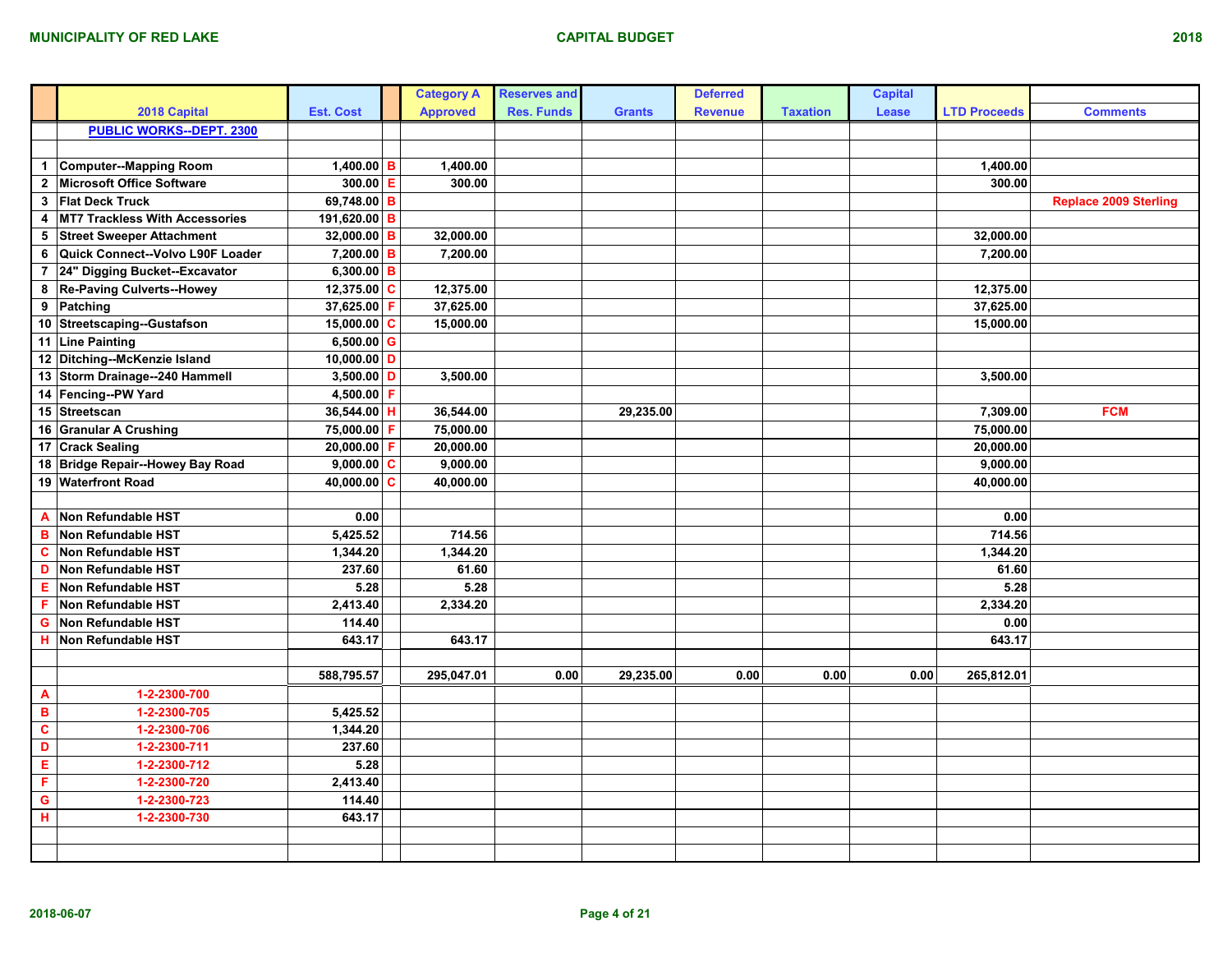|                         |                                        |                  | <b>Category A</b> | <b>Reserves and</b> |               | <b>Deferred</b> |                 | <b>Capital</b> |                     |                 |
|-------------------------|----------------------------------------|------------------|-------------------|---------------------|---------------|-----------------|-----------------|----------------|---------------------|-----------------|
|                         | 2018 Capital                           | <b>Est. Cost</b> | <b>Approved</b>   | <b>Res. Funds</b>   | <b>Grants</b> | <b>Revenue</b>  | <b>Taxation</b> | Lease          | <b>LTD Proceeds</b> | <b>Comments</b> |
|                         | FERRY--DEPT. 2350                      |                  |                   |                     |               |                 |                 |                |                     |                 |
|                         |                                        |                  |                   |                     |               |                 |                 |                |                     |                 |
| $\mathbf{1}$            | <b>Hull Repairs</b>                    | $25,000.00$ A    | 25,000.00         |                     |               |                 |                 |                | 25,000.00           |                 |
| $\overline{2}$          |                                        |                  |                   |                     |               |                 |                 |                |                     |                 |
|                         |                                        |                  |                   |                     |               |                 |                 |                |                     |                 |
| A                       | Non Refundable HST                     | 440.00           | 440.00            |                     |               |                 |                 |                | 440.00              |                 |
|                         |                                        |                  |                   |                     |               |                 |                 |                |                     |                 |
|                         |                                        | 25,440.00        | 25,440.00         | 0.00                | 0.00          | 0.00            | 0.00            | 0.00           | 25,440.00           |                 |
|                         |                                        |                  |                   |                     |               |                 |                 |                |                     |                 |
| A                       | 1-2-2350-705                           | 440.00           |                   |                     |               |                 |                 |                |                     |                 |
|                         |                                        |                  |                   |                     |               |                 |                 |                |                     |                 |
|                         |                                        |                  |                   |                     |               |                 |                 |                |                     |                 |
|                         | <b>INFRASTRUCTURE DEV.--DEPT. 2355</b> |                  |                   |                     |               |                 |                 |                |                     |                 |
|                         |                                        |                  |                   |                     |               |                 |                 |                |                     |                 |
| $\mathbf{1}$            | <b>Survey Monument--Concrete</b>       | 5,000.00 A       |                   |                     |               |                 |                 |                |                     | <b>Deferred</b> |
| $\overline{\mathbf{2}}$ | <b>Survey Monument--Power</b>          | $2,000.00$ A     |                   |                     |               |                 |                 |                |                     | <b>Deferred</b> |
| $\mathbf{3}$            | Survey Monument--Waterproof Cover      | 1,000.00 $A$     |                   |                     |               |                 |                 |                |                     | <b>Deferred</b> |
| 4                       | <b>Topcon Survey Drone</b>             | 12,500.00 A      |                   |                     |               |                 |                 |                |                     | <b>Deferred</b> |
| 5                       | Topcon FC-5000                         | $5,000.00$ A     | 5,000.00          |                     |               |                 |                 |                | 5,000.00            |                 |
|                         |                                        |                  |                   |                     |               |                 |                 |                |                     |                 |
| A                       | Non Refundable HST                     | 448.80           | 88.00             |                     |               |                 |                 |                | 88.00               |                 |
|                         |                                        |                  |                   |                     |               |                 |                 |                |                     |                 |
|                         |                                        | 25,948.80        | 5,088.00          | 0.00                | 0.00          | 0.00            | 0.00            | 0.00           | 5,088.00            |                 |
|                         |                                        |                  |                   |                     |               |                 |                 |                |                     |                 |
| A                       | 1-2-2355-705                           | 448.80           |                   |                     |               |                 |                 |                |                     |                 |
|                         |                                        |                  |                   |                     |               |                 |                 |                |                     |                 |
|                         |                                        |                  |                   |                     |               |                 |                 |                |                     |                 |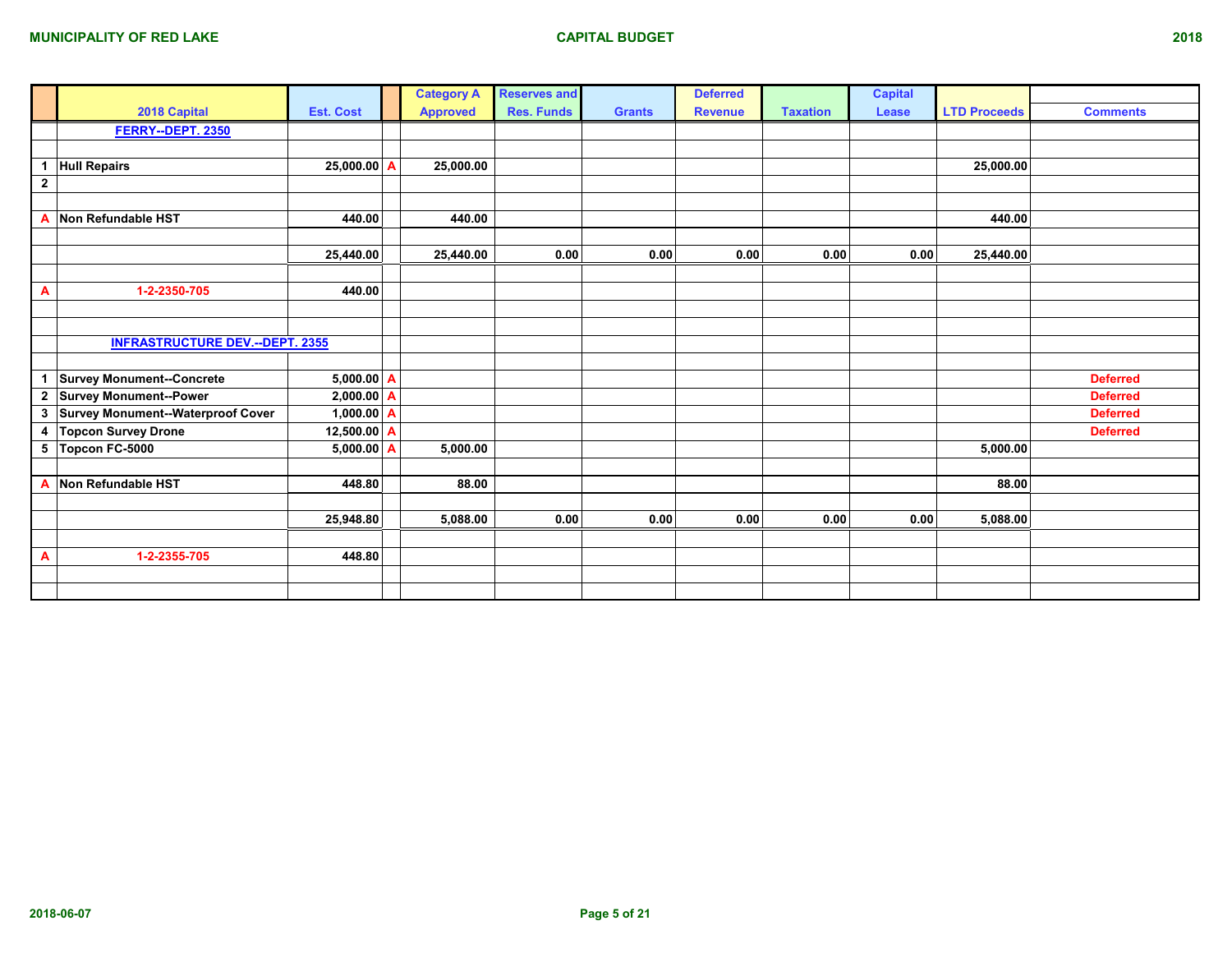|                         |                                        |                  |   | <b>Category A</b> | <b>Reserves and</b> |               | <b>Deferred</b> |                 | <b>Capital</b> |                     |                 |
|-------------------------|----------------------------------------|------------------|---|-------------------|---------------------|---------------|-----------------|-----------------|----------------|---------------------|-----------------|
|                         | 2018 Capital                           | <b>Est. Cost</b> |   | <b>Approved</b>   | <b>Res. Funds</b>   | <b>Grants</b> | <b>Revenue</b>  | <b>Taxation</b> | Lease          | <b>LTD Proceeds</b> | <b>Comments</b> |
|                         | <b>LASSIE ROAD--DEPT. 2374</b>         |                  |   |                   |                     |               |                 |                 |                |                     |                 |
|                         | <b>** Subject to Approval (Grants)</b> |                  |   |                   |                     |               |                 |                 |                |                     |                 |
| $\mathbf{1}$            | Road--Subgrade and Asphalt             | 886,747.00 A     |   | 886,747.00        |                     | 629,720.59    |                 |                 |                | 257,026.41          |                 |
| $\overline{2}$          | <b>Water Main</b>                      | 498,361.00 C     |   | 498,361.00        |                     | 353,909.49    |                 |                 |                | 144,451.51          |                 |
|                         | 3 Sewage Main                          | 434,612.00 B     |   | 434,612.00        |                     | 308,638.34    |                 |                 |                | 125,973.66          |                 |
| 4                       | <b>Storm Sewer</b>                     | 100,067.00 E     |   | 100,067.00        |                     | 71,062.26     |                 |                 |                | 29,004.74           |                 |
| $5\phantom{a}$          | Sidewalk                               | $356,060.00$ D   |   | 356,060.00        |                     | 252,854.89    |                 |                 |                | 103,205.11          |                 |
| 6                       | <b>Curbs</b>                           | 491,762.00       | F | 491,762.00        |                     | 349,223.23    |                 |                 |                | 142,538.77          |                 |
|                         |                                        |                  |   |                   |                     |               |                 |                 |                |                     |                 |
| A                       | Non Refundable HST                     | 15,606.75        |   | 15,606.75         |                     | 11,083.08     |                 |                 |                | 4,523.66            |                 |
| $\blacksquare$          | Non Refundable HST                     | 8,771.15         |   | 7,649.17          |                     | 6,228.81      |                 |                 |                | 2,542.35            |                 |
| $\mathbf{c}$            | Non Refundable HST                     | 7,649.17         |   | 8,771.15          |                     | 5,432.03      |                 |                 |                | 2,217.14            |                 |
| D                       | Non Refundable HST                     | 1,761.18         |   | 6,266.66          |                     | 1,250.70      |                 |                 |                | 510.48              |                 |
| Ε                       | Non Refundable HST                     | 6,266.66         |   | 1,761.18          |                     | 4,450.25      |                 |                 |                | 1,816.41            |                 |
| F                       | Non Refundable HST                     | 8,655.01         |   | 8,655.01          |                     | 6,146.33      |                 |                 |                | 2,508.68            |                 |
|                         |                                        |                  |   |                   |                     |               |                 |                 |                |                     |                 |
|                         |                                        | 2,816,318.92     |   | 2,816,318.92      | 0.00                | 2,000,000.00  | 0.00            | 0.00            | 0.00           | 816,318.92          |                 |
|                         |                                        |                  |   |                   |                     |               |                 |                 |                |                     |                 |
| $\overline{\mathbf{A}}$ | 1-2-2374-706                           | 15,606.75        |   |                   |                     |               |                 |                 |                |                     |                 |
| $\overline{\mathbf{B}}$ | 1-2-2374-707                           | 8,771.15         |   |                   |                     |               |                 |                 |                |                     |                 |
| $\overline{c}$          | 1-2-2374-708                           | 7,649.17         |   |                   |                     |               |                 |                 |                |                     |                 |
| D                       | 1-2-2374-709                           | 1,761.18         |   |                   |                     |               |                 |                 |                |                     |                 |
| Ε                       | 1-2-2374-711                           | 6,266.66         |   |                   |                     |               |                 |                 |                |                     |                 |
| F                       | 1-2-2374-713                           | 8,655.01         |   |                   |                     |               |                 |                 |                |                     |                 |
|                         |                                        |                  |   |                   |                     |               |                 |                 |                |                     |                 |
|                         |                                        |                  |   |                   |                     |               |                 |                 |                |                     |                 |
|                         | <b>HIGHWAY 618--DEPT. 2379</b>         |                  |   |                   |                     |               |                 |                 |                |                     |                 |
|                         |                                        |                  |   |                   |                     |               |                 |                 |                |                     |                 |
| $\mathbf{A}$            | 2017 Project Completion                | 100,000.00       |   | 100,000.00        |                     |               |                 |                 |                | 100,000.00          |                 |
|                         |                                        |                  |   |                   |                     |               |                 |                 |                |                     |                 |
| $\overline{A}$          | Non Refundable HST                     | 1,760.00         |   | 1,760.00          |                     |               |                 |                 |                | 1,760.00            |                 |
|                         |                                        |                  |   |                   |                     |               |                 |                 |                |                     |                 |
|                         |                                        |                  |   |                   |                     |               |                 |                 |                |                     |                 |
|                         |                                        | 101,760.00       |   | 101,760.00        | 0.00                | 0.00          | 0.00            | 0.00            | 0.00           | 101,760.00          |                 |
|                         |                                        |                  |   |                   |                     |               |                 |                 |                |                     |                 |
| $\overline{A}$          | 1-2-2379-709                           | 1,760.00         |   |                   |                     |               |                 |                 |                |                     |                 |
|                         |                                        |                  |   |                   |                     |               |                 |                 |                |                     |                 |
|                         |                                        |                  |   |                   |                     |               |                 |                 |                |                     |                 |
|                         |                                        |                  |   |                   |                     |               |                 |                 |                |                     |                 |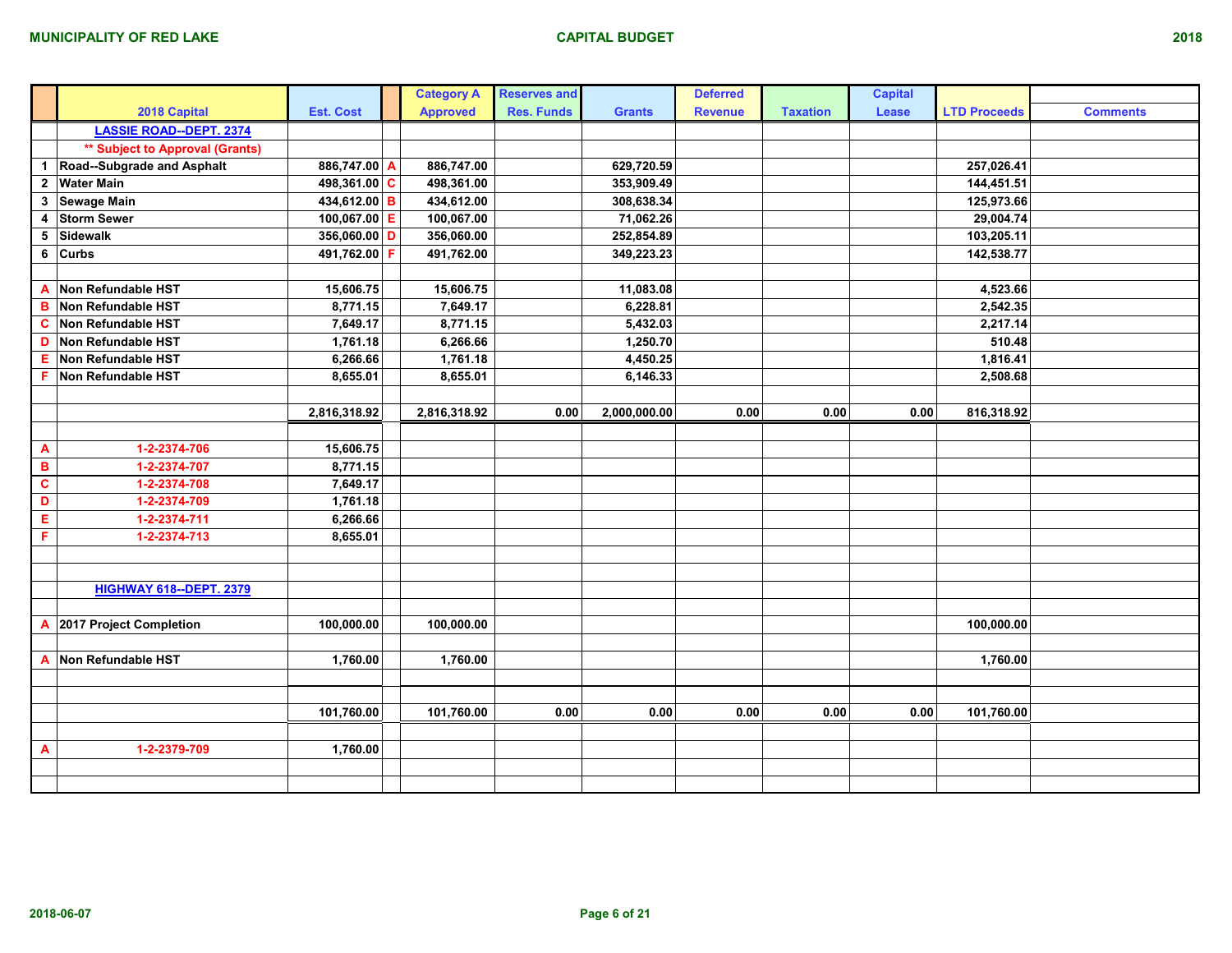|                |                                   |                  | <b>Category A</b> | <b>Reserves and</b> |               | <b>Deferred</b> |                 | <b>Capital</b> |                     |                 |
|----------------|-----------------------------------|------------------|-------------------|---------------------|---------------|-----------------|-----------------|----------------|---------------------|-----------------|
|                | 2018 Capital                      | <b>Est. Cost</b> | <b>Approved</b>   | <b>Res. Funds</b>   | <b>Grants</b> | <b>Revenue</b>  | <b>Taxation</b> | Lease          | <b>LTD Proceeds</b> | <b>Comments</b> |
|                | HOWEY/GOLDSHORE--DEPT. 2380       |                  |                   |                     |               |                 |                 |                |                     |                 |
|                |                                   |                  |                   |                     |               |                 |                 |                |                     |                 |
|                | Goldshore--Roads                  | 94,707.00 A      | 94,707.00         |                     |               |                 |                 |                | 94,707.00           |                 |
| $\overline{2}$ | Goldshore--Sidewalks              | 91,700.00 B      | 91,700.00         |                     |               |                 |                 |                | 91,700.00           |                 |
| 3              | Goldshore--Curbs                  | $20,050.00$ B    | 20,050.00         |                     |               |                 |                 |                | 20,050.00           |                 |
| 4              | Goldshore--Storm Drains           | 64,000.00 $ C $  | 64,000.00         |                     |               |                 |                 |                | 64,000.00           |                 |
| 5              | Howey Street--Roads               | 237,682.50 A     |                   |                     |               |                 |                 |                |                     | <b>Deferred</b> |
| 6              | <b>Howey Street--Sidewalks</b>    | 90,390.00 B      |                   |                     |               |                 |                 |                |                     | <b>Deferred</b> |
| $\overline{7}$ | <b>Howey Street--Curbs</b>        | 60,260.00 B      |                   |                     |               |                 |                 |                |                     | <b>Deferred</b> |
| 8              | <b>Howey Street--Storm Drains</b> | $26,200.00$ C    |                   |                     |               |                 |                 |                |                     | <b>Deferred</b> |
|                |                                   |                  |                   |                     |               |                 |                 |                |                     | <b>Deferred</b> |
|                |                                   |                  |                   |                     |               |                 |                 |                |                     | <b>Deferred</b> |
| Α              | Non Refundable HST                | 5,850.06         | 1,666.84          |                     |               |                 |                 |                | 1,666.84            |                 |
| в              | Non Refundable HST                | 4,618.24         | 1,966.80          |                     |               |                 |                 |                | 1,966.80            |                 |
| C              | Non Refundable HST                | 1,587.52         | 1,126.40          |                     |               |                 |                 |                | 1,126.40            |                 |
| D              | Non Refundable HST                | 0.00             |                   |                     |               |                 |                 |                | 0.00                |                 |
|                |                                   |                  |                   |                     |               |                 |                 |                |                     |                 |
|                |                                   | 697,045.32       | 275,217.04        | 0.00                | 0.00          | 0.00            | 0.00            | 0.00           | 275,217.04          |                 |
|                |                                   |                  |                   |                     |               |                 |                 |                |                     |                 |
| A              | 1-2-2380-706                      | 5,850.06         |                   |                     |               |                 |                 |                |                     |                 |
| $\mathbf B$    | 1-2-2380-709                      | 4,618.24         |                   |                     |               |                 |                 |                |                     |                 |
| C              | 1-2-2380-711                      | 1,587.52         |                   |                     |               |                 |                 |                |                     |                 |
|                |                                   |                  |                   |                     |               |                 |                 |                |                     |                 |
|                |                                   |                  |                   |                     |               |                 |                 |                |                     |                 |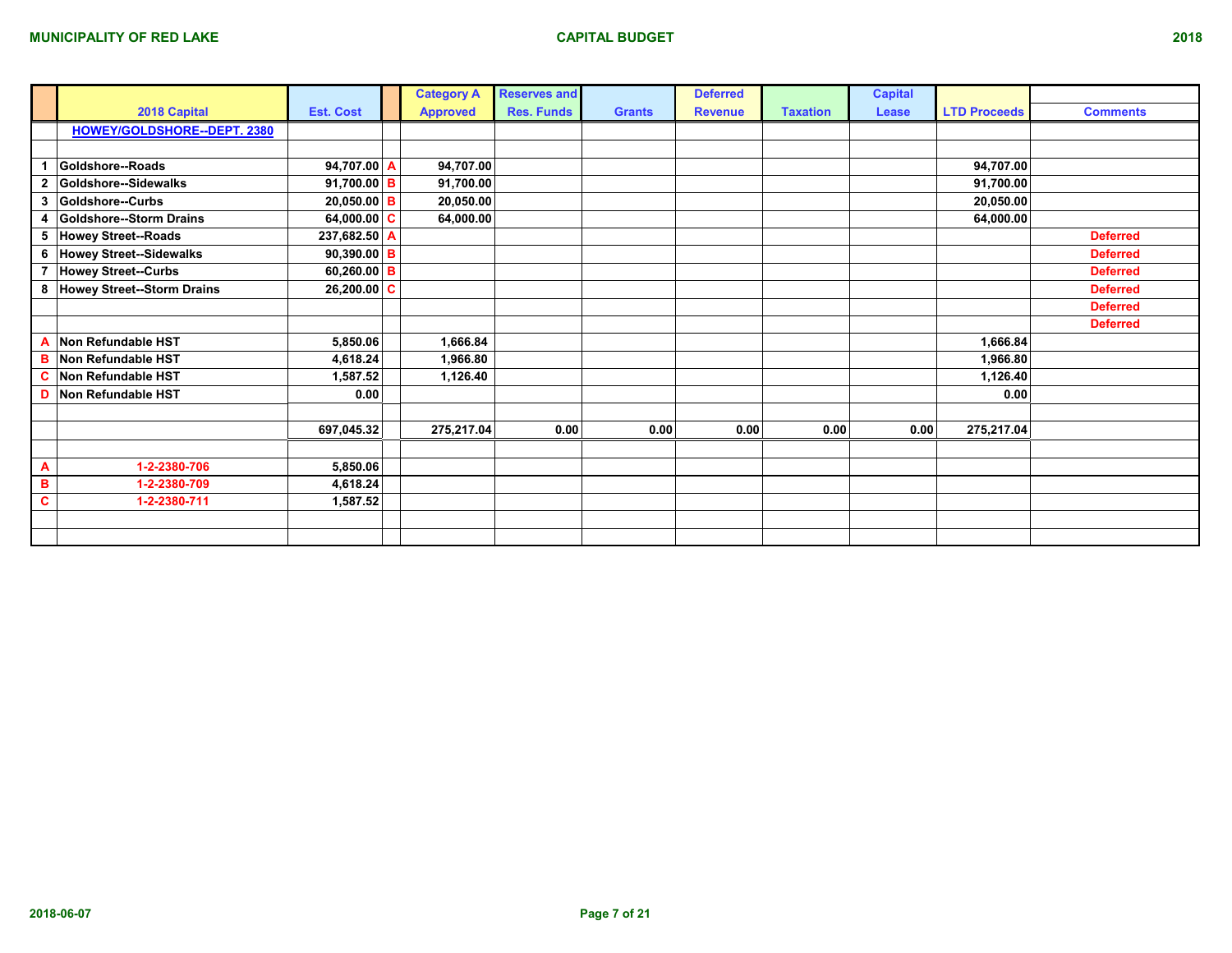|                         |                                           |                  |   | <b>Category A</b> | <b>Reserves and</b> |               | <b>Deferred</b> |                 | <b>Capital</b> |                     |                     |
|-------------------------|-------------------------------------------|------------------|---|-------------------|---------------------|---------------|-----------------|-----------------|----------------|---------------------|---------------------|
|                         | 2018 Capital                              | <b>Est. Cost</b> |   | <b>Approved</b>   | <b>Res. Funds</b>   | <b>Grants</b> | <b>Revenue</b>  | <b>Taxation</b> | Lease          | <b>LTD Proceeds</b> | <b>Comments</b>     |
|                         | <b>SANITARY SEWER--DEPT. 2400</b>         |                  |   |                   |                     |               |                 |                 |                |                     |                     |
|                         |                                           |                  |   |                   |                     |               |                 |                 |                |                     |                     |
| $\mathbf{1}$            | <b>SCADA/PLC Upgrades</b>                 | 154,628.94 B     |   | 154,628.94        |                     | 115,971.40    |                 |                 |                | 38,657.54           | <b>CWWF--MRL006</b> |
| $\overline{2}$          | Lift Station # 2--Control Panel           | 35,000.00 B      |   | 35,000.00         |                     | 26,250.00     |                 |                 |                | 8,750.00            | <b>CWWF--MRL002</b> |
| 3                       | <b>WSER Feasibility Study</b>             | 45,720.00 D      |   | 45,720.00         |                     | 22,500.00     | 7,500.00        |                 |                | 15,720.00           | <b>CWWF--MRL004</b> |
| $\overline{\mathbf{4}}$ | RL Lift Station # 1--Generator Replace    | $35,000.00$ B    |   | 35,000.00         |                     |               |                 |                 |                | 35,000.00           |                     |
|                         | 5 RL STP--Maint. Garage Repairs           | 15,000.00        | A | 15,000.00         |                     |               |                 |                 |                | 15,000.00           |                     |
|                         | 6 RL Lift Station #1--Pump Rehab          | $10,000.00$ B    |   | 10,000.00         |                     |               |                 |                 |                | 10,000.00           |                     |
|                         | 7 RL STP--Back Flow Preventer             | $5,000.00$ B     |   | 5,000.00          |                     |               |                 |                 |                | 5,000.00            |                     |
| 8                       | <b>RL STP--Effluent Composite Sampler</b> | $10,000.00$ B    |   |                   |                     |               |                 |                 |                |                     | <b>Deferred</b>     |
|                         | 9 BT STP--Clarifer Motor, Scum Box        | 10,000.00 B      |   | 10,000.00         |                     |               |                 |                 |                | 10,000.00           |                     |
|                         | 10 BT STP--Miltronics Multiranger         | $5,000.00$ B     |   |                   |                     |               |                 |                 |                |                     | <b>Deferred</b>     |
|                         | 11 BT STP--Effluent Composite Sampler     | 10,000.00 B      |   |                   |                     |               |                 |                 |                |                     | <b>Deferred</b>     |
|                         | 12 Coch Lift Station--Repairs             | 10,000.00        | A | 10,000.00         |                     |               |                 |                 |                | 10,000.00           |                     |
|                         | 13 Coch. Lagoon--Road Repairs             | 15,000.00 $ C $  |   |                   |                     |               |                 |                 |                |                     | <b>Deferred</b>     |
|                         | 14 Flow Meter Verification                | $5,000.00$ B     |   | 5,000.00          |                     |               |                 |                 |                | 5,000.00            |                     |
|                         | 15 Waste Water Outfall Inspection         | 10,000.00 B      |   |                   |                     |               |                 |                 |                |                     | <b>Deferred</b>     |
|                         | 16 Back Flow Preventer Testing            | $5,000.00$ B     |   | 5,000.00          |                     |               |                 |                 |                | 5,000.00            |                     |
|                         |                                           |                  |   |                   |                     |               |                 |                 |                |                     |                     |
| A                       | Non Refundable HST                        | 440.00           |   | 440.00            |                     |               |                 |                 |                | 440.00              |                     |
| B                       | Non Refundable HST                        | 5,185.47         |   | 4.569.47          |                     |               |                 |                 |                | 4,569.47            |                     |
| C                       | Non Refundable HST                        | 264.00           |   |                   |                     |               |                 |                 |                | 0.00                |                     |
| D                       | Non Refundable HST                        | 804.67           |   | 9,948.67          |                     |               |                 |                 |                | 9,948.67            |                     |
|                         |                                           |                  |   |                   |                     |               |                 |                 |                |                     |                     |
|                         |                                           | 387,043.08       |   | 345,307.08        | 0.00                | 164,721.40    | 7,500.00        | 0.00            | 0.00           | 173,085.68          |                     |
|                         |                                           |                  |   |                   |                     |               |                 |                 |                |                     |                     |
| A                       | 1-2-2400-700                              | 440.00           |   |                   |                     |               |                 |                 |                |                     |                     |
| $\, {\bf B}$            | 1-2-2400-705                              | 5,185.47         |   |                   |                     |               |                 |                 |                |                     |                     |
| $\overline{\mathbf{c}}$ | 1-2-2400-706                              | 264.00           |   |                   |                     |               |                 |                 |                |                     |                     |
| D                       | 1-2-2400-730                              | 804.67           |   |                   |                     |               |                 |                 |                |                     |                     |
|                         |                                           |                  |   |                   |                     |               |                 |                 |                |                     |                     |
|                         |                                           |                  |   |                   |                     |               |                 |                 |                |                     |                     |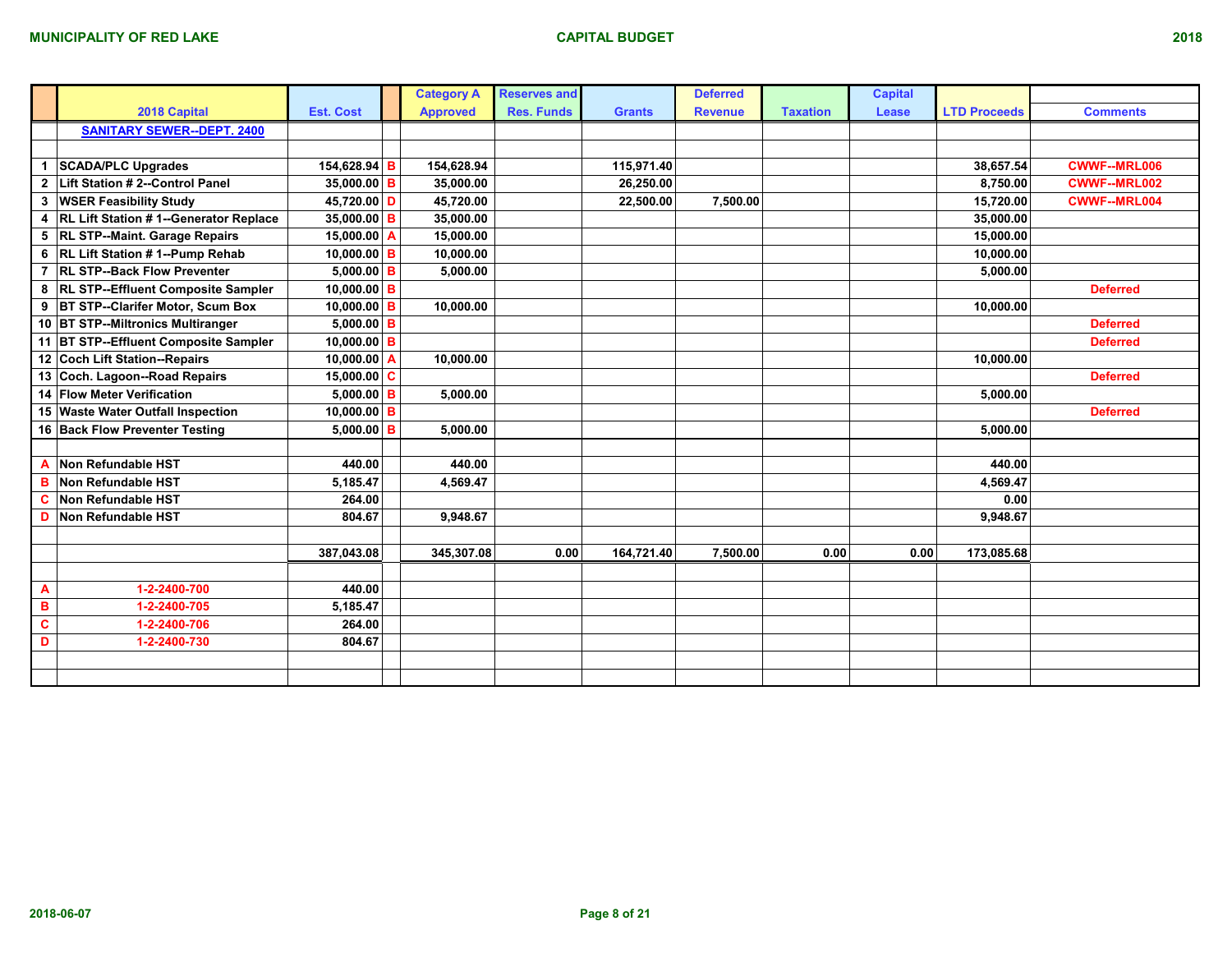|              |                                               |                  | <b>Category A</b> | <b>Reserves and</b> |               | <b>Deferred</b> |                 | <b>Capital</b> |                     |                                     |
|--------------|-----------------------------------------------|------------------|-------------------|---------------------|---------------|-----------------|-----------------|----------------|---------------------|-------------------------------------|
|              | 2018 Capital                                  | <b>Est. Cost</b> | <b>Approved</b>   | <b>Res. Funds</b>   | <b>Grants</b> | <b>Revenue</b>  | <b>Taxation</b> | Lease          | <b>LTD Proceeds</b> | <b>Comments</b>                     |
|              | <b>WATER TREATMENT PLANT--DEPT. 2405</b>      |                  |                   |                     |               |                 |                 |                |                     |                                     |
|              |                                               |                  |                   |                     |               |                 |                 |                |                     |                                     |
| -1           | <b>BRPS--Natural Gas Conversion</b>           | 82,110.00 A      | 82,110.00         |                     | 82,110.00     |                 |                 |                |                     | <b>Gas Tax--C/F 2017</b>            |
| $\mathbf{2}$ | Neptune Meter Readers (2)                     | $19,800.00$ B    | 19,800.00         |                     |               |                 |                 |                | 19,800.00           |                                     |
| 3            | <b>Belt Clip Reciver</b>                      | 4,290.00 B       | 4,290.00          |                     |               |                 |                 |                |                     | 4,290.00 Related to Neptune Readers |
| 4            | Laptop                                        | $900.00$ B       | 900.00            |                     |               |                 |                 |                |                     | 900.00 Related to Neptune Readers   |
| 5            | <b>Android Tablet</b>                         | $500.00$ B       | 500.00            |                     |               |                 |                 |                |                     | 500.00 Related to Neptune Readers   |
| 6            | Software and Training                         | 4,320.00 $C$     | 4,320.00          |                     |               |                 |                 |                |                     | 4,320.00 Related to Neptune Readers |
| 7            | <b>SCADA/PLC Upgrades</b>                     | 237,201.46 B     | 237,201.46        |                     | 120.737.03    |                 |                 |                | 116,464.43          | <b>CWWF--MRL001</b>                 |
| 8            | <b>Integration Flow Monitors &amp; Alarms</b> | 73,388.00 B      | 73,388.00         |                     |               |                 |                 |                | 73,388.00           | <b>MOE Order</b>                    |
| 9            | <b>RL WTP--Sludge Pump</b>                    | 5,500.00 B       |                   |                     |               |                 |                 |                |                     | <b>Deferred</b>                     |
|              | 10 RL WTP--Flow Meter                         | 6,000.00 B       |                   |                     |               |                 |                 |                |                     | <b>Deferred</b>                     |
|              | 11 BRPS--Distr. Pump Motor/VFD                | $6,000.00$ B     | 6,000.00          |                     |               |                 |                 |                | 6,000.00            |                                     |
|              | 12 CWTP--Hach Spectropometer                  | 5,500.00 B       |                   |                     |               |                 |                 |                |                     | <b>Deferred</b>                     |
|              | 13 CWTP--Gas Chlorinator                      | $15,000.00$ B    | 15,000.00         |                     |               |                 |                 |                | 15,000.00           |                                     |
|              | 14 MWTP--Linin Mixer                          | $5,000.00$ B     |                   |                     |               |                 |                 |                |                     | <b>Deferred</b>                     |
|              | 15 MWTP--Raw Water Pump/Motor                 | $5,000.00$ B     | 5,000.00          |                     |               |                 |                 |                | 5,000.00            |                                     |
|              | 16 Flow Meter Verifications                   | $5,000.00$ B     | 5,000.00          |                     |               |                 |                 |                | 5.000.00            |                                     |
|              | 17 Water Intake Inspections                   | 15,000.00 B      |                   |                     |               |                 |                 |                |                     | <b>Deferred</b>                     |
|              | 18 Reservoir Cleaning/Inspection              | 17,500.00 A      |                   |                     |               |                 |                 |                |                     | <b>Deferred</b>                     |
|              | 19 Back Flow Preventer Testing                | $5,000.00$ B     | 5,000.00          |                     |               |                 |                 |                | 5,000.00            |                                     |
|              |                                               |                  |                   |                     |               |                 |                 |                |                     |                                     |
| Α            | Non Refundable HST                            | 1,753.14         | 1,445.14          |                     | 1,445.14      |                 |                 |                |                     |                                     |
| в            | Non Refundable HST                            | 7,199.80         | 6,548.60          |                     |               |                 |                 |                | 6,548.60            |                                     |
| C            | Non Refundable HST                            | 76.03            | 76.03             |                     |               |                 |                 |                | 76.03               |                                     |
|              |                                               |                  |                   |                     |               |                 |                 |                |                     |                                     |
|              |                                               | 522,038.43       | 466,579.23        | 0.00                | 204,292.17    | 0.00            | 0.00            | 0.00           | 262,287.06          |                                     |
|              |                                               |                  |                   |                     |               |                 |                 |                |                     |                                     |
| A            | 1-2-2405-700                                  | 1,753.14         |                   |                     |               |                 |                 |                |                     |                                     |
| в            | 1-2-2405-705                                  | 7,199.80         |                   |                     |               |                 |                 |                |                     |                                     |
| $\mathbf{C}$ | 1-2-2405-712                                  | 76.03            |                   |                     |               |                 |                 |                |                     |                                     |
|              |                                               |                  |                   |                     |               |                 |                 |                |                     |                                     |
|              |                                               |                  |                   |                     |               |                 |                 |                |                     |                                     |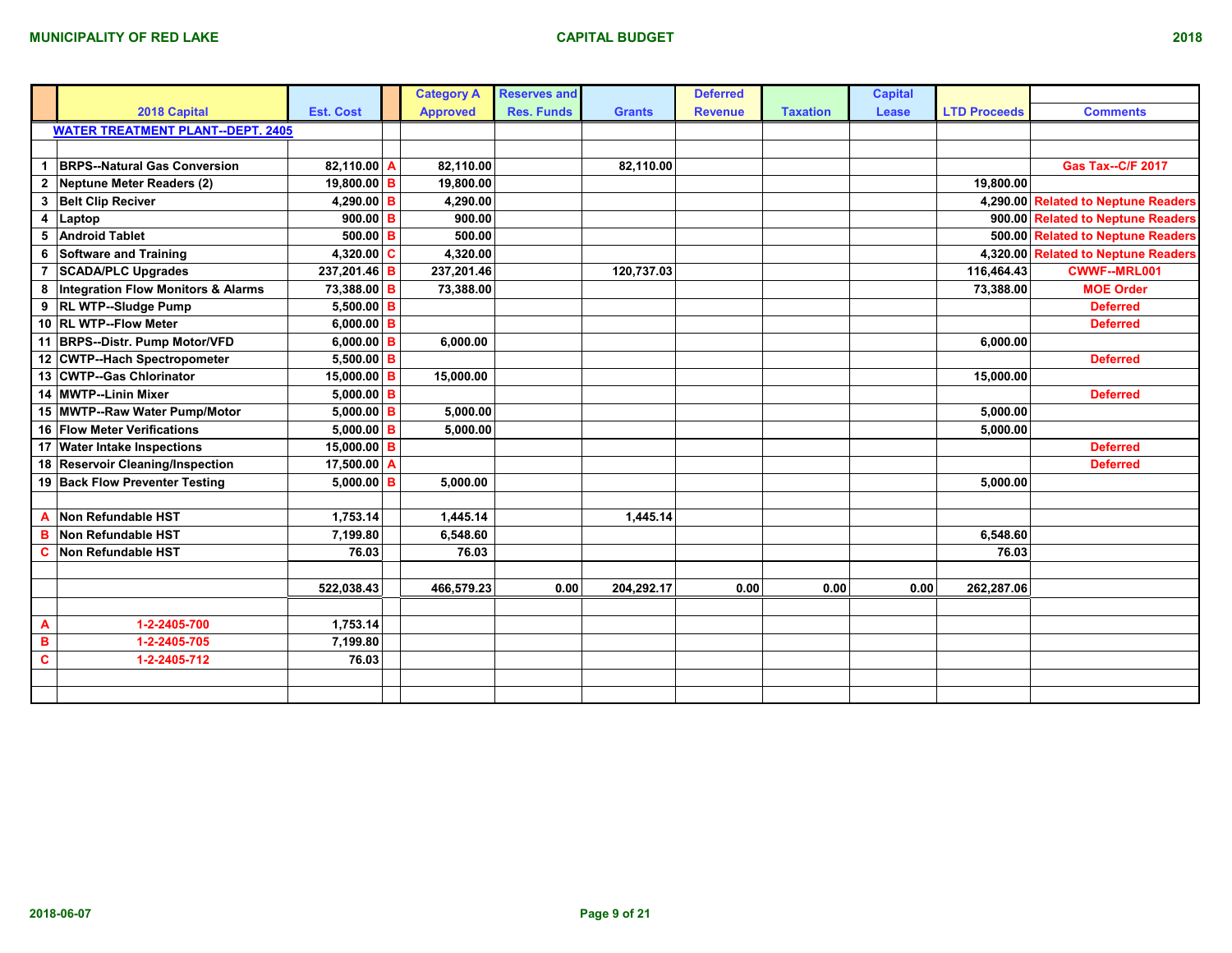|                |                                        |                  | <b>Category A</b> | <b>Reserves and</b> |               | <b>Deferred</b> |                 | <b>Capital</b> |                     |                        |
|----------------|----------------------------------------|------------------|-------------------|---------------------|---------------|-----------------|-----------------|----------------|---------------------|------------------------|
|                | 2018 Capital                           | <b>Est. Cost</b> | <b>Approved</b>   | <b>Res. Funds</b>   | <b>Grants</b> | <b>Revenue</b>  | <b>Taxation</b> | Lease          | <b>LTD Proceeds</b> | <b>Comments</b>        |
|                | <b>WASTE DISPOSAL SITE--DEPT. 2415</b> |                  |                   |                     |               |                 |                 |                |                     |                        |
|                |                                        |                  |                   |                     |               |                 |                 |                |                     |                        |
| $\mathbf{1}$   | Closure--Phase 2                       | 701,540.00 D     | 573,640.00        |                     |               |                 |                 |                | 573,640.00          | <b>Paving Deferred</b> |
| $\mathbf{2}$   | 40,000 m2 Expansion                    | $50,000.00$ D    | 50,000.00         |                     |               |                 |                 |                | 50,000.00           |                        |
|                |                                        |                  |                   |                     |               |                 |                 |                |                     |                        |
| $\overline{A}$ | Non Refundable HST                     | 0.00             |                   |                     |               |                 |                 |                | 0.00                |                        |
| B              | Non Refundable HST                     | 0.00             |                   |                     |               |                 |                 |                | 0.00                |                        |
| C              | Non Refundable HST                     | 0.00             |                   |                     |               |                 |                 |                | 0.00                |                        |
| D              | Non Refundable HST                     | 13,227.10        | 10,976.06         |                     |               |                 |                 |                | 10,976.06           |                        |
|                |                                        |                  |                   |                     |               |                 |                 |                |                     |                        |
|                |                                        | 764,767.10       | 634,616.06        | 0.00                | 0.00          | 0.00            | 0.00            | 0.00           | 634,616.06          |                        |
|                |                                        |                  |                   |                     |               |                 |                 |                |                     |                        |
| $\overline{A}$ | 1-2-2415-700                           |                  |                   |                     |               |                 |                 |                |                     |                        |
| в              | 1-2-2415-705                           |                  |                   |                     |               |                 |                 |                |                     |                        |
| $\mathbf c$    | 1-2-2415-716                           |                  |                   |                     |               |                 |                 |                |                     |                        |
| D              | 1-2-2415-720                           | 13,227.10        |                   |                     |               |                 |                 |                |                     |                        |
|                |                                        |                  |                   |                     |               |                 |                 |                |                     |                        |
|                |                                        |                  |                   |                     |               |                 |                 |                |                     |                        |
|                | <b>RECYCLING--DEPT. 2420</b>           |                  |                   |                     |               |                 |                 |                |                     |                        |
|                |                                        |                  |                   |                     |               |                 |                 |                |                     |                        |
| $\mathbf{1}$   | <b>Scrap Steel Transfer Trailer</b>    | 74,750.00 A      | 74,750.00         |                     |               | 74,750.00       |                 |                |                     |                        |
| $\mathbf{2}$   | 210' Movable railings                  | 15,000.00 $A$    | 15,000.00         |                     |               |                 |                 |                | 15,000.00           |                        |
| 3              | 4--20' X 30" Fold Down Ramps           | $4,500.00$ A     | 4,500.00          |                     |               |                 |                 |                | 4,500.00            |                        |
| 4              | Ramp/Railing Installation              | $2,500.00$ A     | 2,500.00          |                     |               |                 |                 |                | 2,500.00            |                        |
| 5              | Concrete Pad--Wood and Steel           | 15,000.00 B      | 15,000.00         |                     |               |                 |                 |                | 15,000.00           |                        |
|                |                                        |                  |                   |                     |               |                 |                 |                |                     |                        |
| $\overline{A}$ | Non Refundable HST                     | 1,702.80         | 1,702.80          |                     |               |                 |                 |                | 1,702.80            |                        |
| B              | Non Refundable HST                     | 264.00           | 264.00            |                     |               |                 |                 |                | 264.00              |                        |
|                |                                        |                  |                   |                     |               |                 |                 |                |                     |                        |
|                |                                        | 113,716.80       | 113,716.80        | 0.00                | 0.00          | 74,750.00       | 0.00            | 0.00           | 38,966.80           |                        |
|                |                                        |                  |                   |                     |               |                 |                 |                |                     |                        |
| $\mathbf{A}$   | 1-2-2420-705                           | 1,702.80         |                   |                     |               |                 |                 |                |                     |                        |
| $\mathbf B$    | 1-2-2420-720                           | 264.00           |                   |                     |               |                 |                 |                |                     |                        |
|                |                                        |                  |                   |                     |               |                 |                 |                |                     |                        |
|                |                                        |                  |                   |                     |               |                 |                 |                |                     |                        |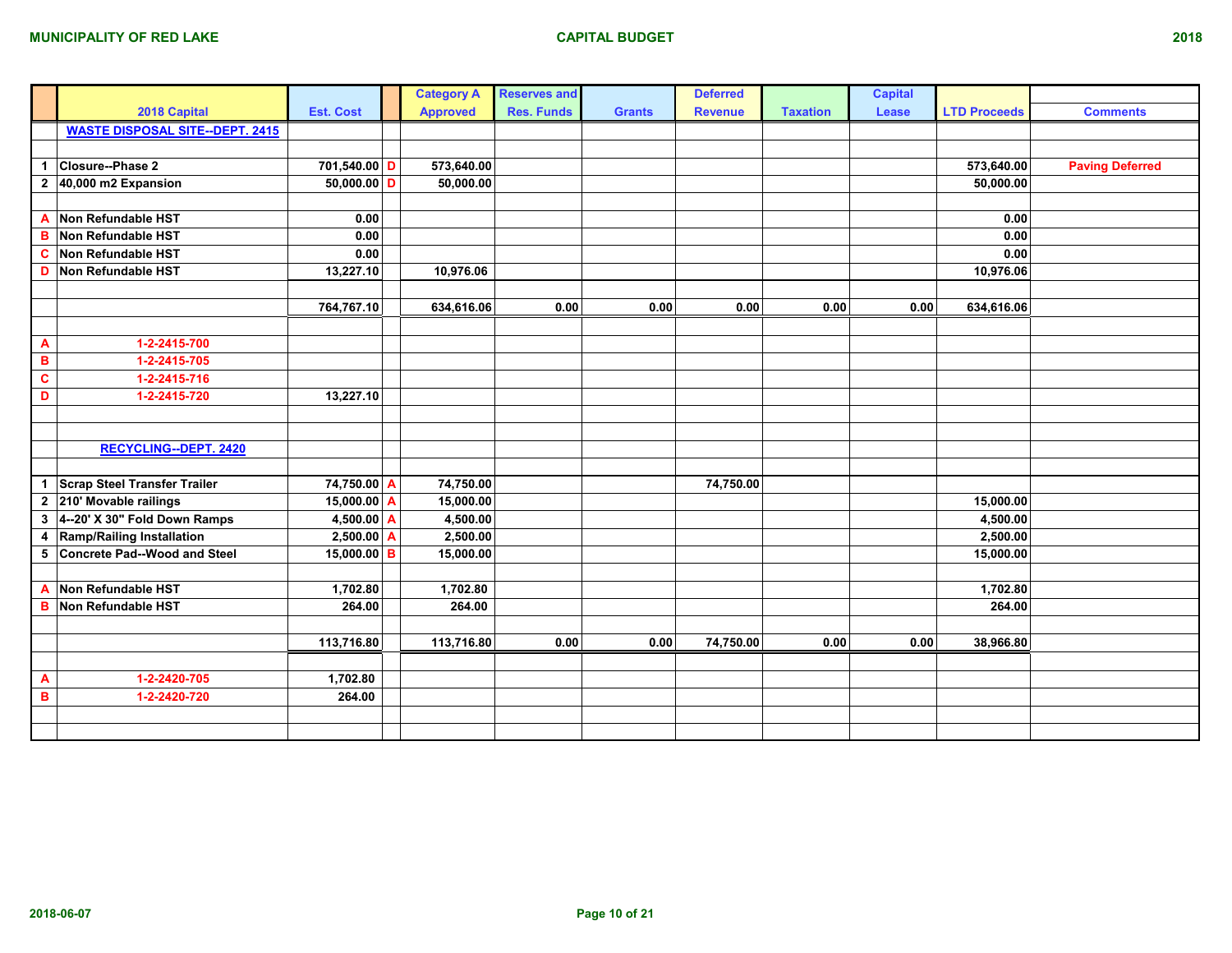|                |                                 |                  | <b>Category A</b> | <b>Reserves and</b> |               | <b>Deferred</b> |                 | <b>Capital</b> |                     |                 |
|----------------|---------------------------------|------------------|-------------------|---------------------|---------------|-----------------|-----------------|----------------|---------------------|-----------------|
|                | 2018 Capital                    | <b>Est. Cost</b> | <b>Approved</b>   | <b>Res. Funds</b>   | <b>Grants</b> | <b>Revenue</b>  | <b>Taxation</b> | Lease          | <b>LTD Proceeds</b> | <b>Comments</b> |
|                | DAY CARE--DEPT. 2615            |                  |                   |                     |               |                 |                 |                |                     |                 |
|                |                                 |                  |                   |                     |               |                 |                 |                |                     |                 |
| $\mathbf{1}$   | <b>Site Supervisor Computer</b> | 850.00 $A$       | 850.00            |                     |               |                 |                 |                | 850.00              |                 |
| $\overline{2}$ | Muicrosoft Office Software      | $300.00$ B       | 300.00            |                     |               |                 |                 |                | 300.00              |                 |
| $\mathbf{3}$   |                                 |                  |                   |                     |               |                 |                 |                |                     |                 |
|                |                                 |                  |                   |                     |               |                 |                 |                |                     |                 |
| A              | Non Refundable HST              | 14.96            | 14.96             |                     |               |                 |                 |                | 14.96               |                 |
| в              | Non Refundable HST              | 5.28             | 5.28              |                     |               |                 |                 |                | 5.28                |                 |
|                |                                 |                  |                   |                     |               |                 |                 |                |                     |                 |
|                |                                 | 1,170.24         | 1,170.24          | 0.00                | 0.00          | 0.00            | 0.00            | 0.00           | 1,170.24            |                 |
|                |                                 |                  |                   |                     |               |                 |                 |                |                     |                 |
| A              | 1-2-2615-705                    | 14.96            |                   |                     |               |                 |                 |                |                     |                 |
| B              | 1-2-2615-712                    | 5.28             |                   |                     |               |                 |                 |                |                     |                 |
|                |                                 |                  |                   |                     |               |                 |                 |                |                     |                 |
|                |                                 |                  |                   |                     |               |                 |                 |                |                     |                 |
|                | <b>RECREATION--DEPT. 2700</b>   |                  |                   |                     |               |                 |                 |                |                     |                 |
|                |                                 |                  |                   |                     |               |                 |                 |                |                     |                 |
| $\mathbf{1}$   |                                 |                  |                   |                     |               |                 |                 |                |                     |                 |
|                |                                 |                  |                   |                     |               |                 |                 |                |                     |                 |
|                |                                 |                  |                   |                     |               |                 |                 |                |                     |                 |
|                | Non Refundable HST              |                  |                   |                     |               |                 |                 |                | 0.00                |                 |
|                | Non Refundable HST              |                  |                   |                     |               |                 |                 |                | 0.00                |                 |
|                |                                 |                  |                   |                     |               |                 |                 |                |                     |                 |
|                |                                 | 0.00             | 0.00              | 0.00                | 0.00          | 0.00            | 0.00            | 0.00           | 0.00                |                 |
|                |                                 |                  |                   |                     |               |                 |                 |                |                     |                 |
| A              | 1-2-2700-700                    |                  |                   |                     |               |                 |                 |                |                     |                 |
| B              | 1-2-2700-705                    |                  |                   |                     |               |                 |                 |                |                     |                 |
| $\mathbf{c}$   | 1-2-2700-720                    |                  |                   |                     |               |                 |                 |                |                     |                 |
| D              | 1-2-2700-721                    |                  |                   |                     |               |                 |                 |                |                     |                 |
|                |                                 |                  |                   |                     |               |                 |                 |                |                     |                 |
|                |                                 |                  |                   |                     |               |                 |                 |                |                     |                 |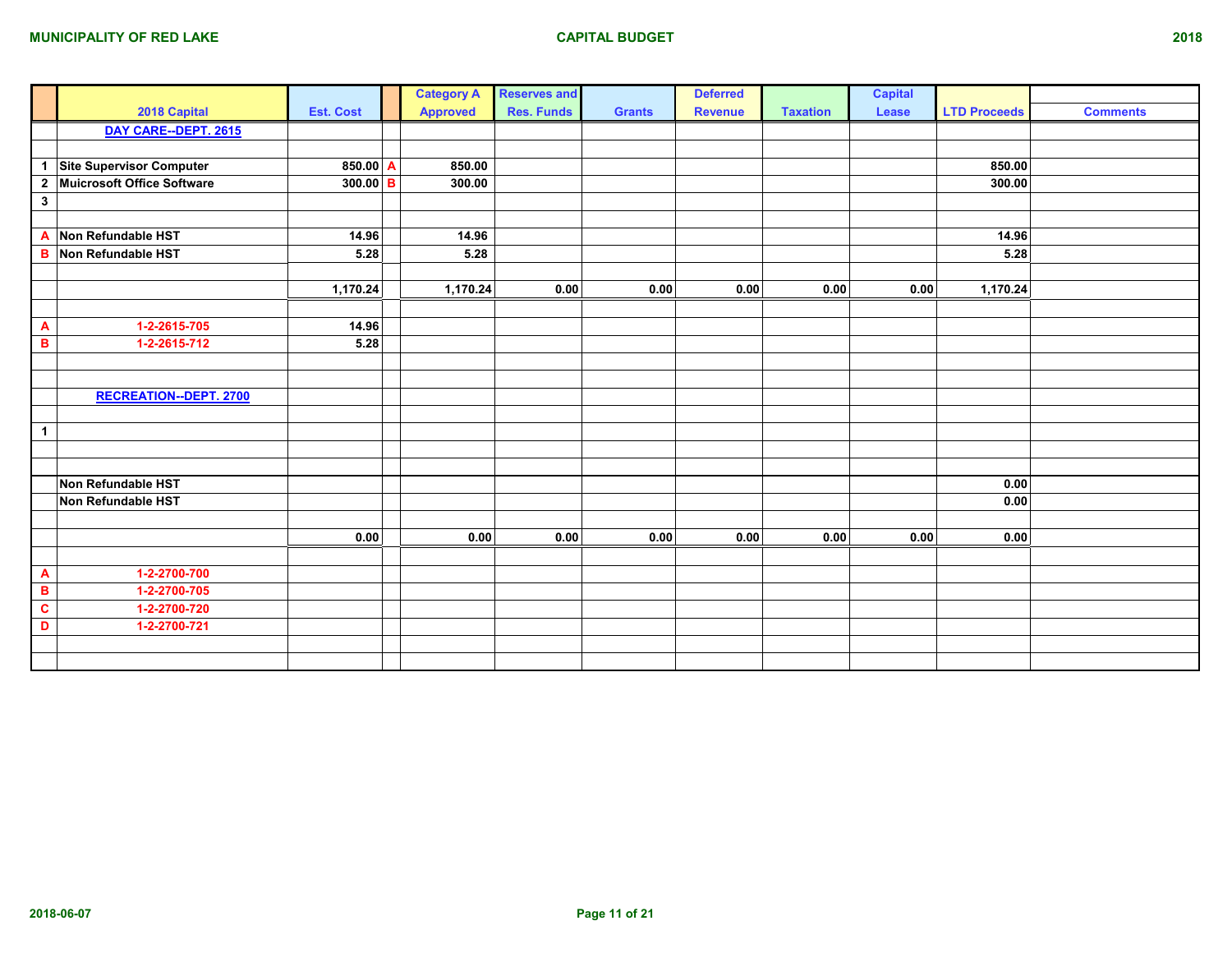|                           |                                     |                  | <b>Category A</b> | <b>Reserves and</b> |               | <b>Deferred</b> |                 | <b>Capital</b> |                     |                 |
|---------------------------|-------------------------------------|------------------|-------------------|---------------------|---------------|-----------------|-----------------|----------------|---------------------|-----------------|
|                           | 2018 Capital                        | <b>Est. Cost</b> | <b>Approved</b>   | <b>Res. Funds</b>   | <b>Grants</b> | <b>Revenue</b>  | <b>Taxation</b> | Lease          | <b>LTD Proceeds</b> | <b>Comments</b> |
|                           | <b>FACILITIES--DEPT. 2750</b>       |                  |                   |                     |               |                 |                 |                |                     |                 |
|                           |                                     |                  |                   |                     |               |                 |                 |                |                     |                 |
|                           | 1 Town Signage                      | $4,000.00$ C     |                   |                     |               |                 |                 |                |                     | <b>Deferred</b> |
|                           | 2 LED Lighting--Various             | 108,592.05 A     |                   |                     |               |                 |                 |                |                     | <b>Deferred</b> |
|                           | 3 Truck                             | 34,535.00 B      |                   |                     |               |                 |                 |                |                     | <b>Deferred</b> |
|                           | 4 Trailer                           | $6,605.00$ B     |                   |                     |               |                 |                 |                |                     | <b>Deferred</b> |
|                           |                                     |                  |                   |                     |               |                 |                 |                |                     |                 |
| $\mathbf{A}$              | Non Refundable HST                  | 1,911.22         |                   |                     |               |                 |                 |                |                     |                 |
| в                         | Non Refundable HST                  | 724.06           |                   |                     |               |                 |                 |                |                     |                 |
|                           | C Non Refundable HST                | 70.40            |                   |                     |               |                 |                 |                |                     |                 |
|                           |                                     |                  |                   |                     |               |                 |                 |                |                     |                 |
|                           |                                     | 156,437.73       | 0.00              | 0.00                | 0.00          | 0.00            | 0.00            | 0.00           | 0.00                |                 |
|                           |                                     |                  |                   |                     |               |                 |                 |                |                     |                 |
| $\boldsymbol{\mathsf{A}}$ | 1-2-2750-700                        | 1,911.22         |                   |                     |               |                 |                 |                |                     |                 |
| $\, {\bf B} \,$           | 1-2-2750-705                        | 724.06           |                   |                     |               |                 |                 |                |                     |                 |
| $\mathbf c$               | 1-2-2750-710                        | 70.40            |                   |                     |               |                 |                 |                |                     |                 |
|                           |                                     |                  |                   |                     |               |                 |                 |                |                     |                 |
|                           |                                     |                  |                   |                     |               |                 |                 |                |                     |                 |
|                           | PARKS--DEPT. 2751                   |                  |                   |                     |               |                 |                 |                |                     |                 |
|                           |                                     |                  |                   |                     |               |                 |                 |                |                     |                 |
|                           | 1 Playground Equipment--MacK Island | 46,403.00 B      | 30,000.00         |                     |               |                 |                 |                | 30,000.00           | <b>Blue imp</b> |
|                           | $2$ Sand                            | $3,000.00$ B     |                   |                     |               |                 |                 |                |                     | <b>Our Pit</b>  |
|                           | 3 Barge Rental                      | $2,000.00$ B     |                   |                     |               |                 |                 |                |                     |                 |
| 4                         | Fountain--Centennial Park           | $1,599.98$ B     | 1,599.98          |                     |               |                 |                 |                | 1,599.98            |                 |
| ${\bf 5}$                 |                                     |                  |                   |                     |               |                 |                 |                |                     |                 |
| $\bf 6$                   |                                     |                  |                   |                     |               |                 |                 |                |                     |                 |
| $\overline{7}$            |                                     |                  |                   |                     |               |                 |                 |                |                     |                 |
|                           |                                     |                  |                   |                     |               |                 |                 |                |                     |                 |
| $\mathbf{A}$              | Non Refundable HST                  | 0.00             |                   |                     |               |                 |                 |                | 0.00                |                 |
| $\, {\bf B}$              | Non Refundable HST                  | 932.85           | 28.16             |                     |               |                 |                 |                | 28.16               |                 |
| $\mathbf c$               | Non Refundable HST                  | 0.00             |                   |                     |               |                 |                 |                | 0.00                |                 |
|                           | D Non Refundable HST                | 0.00             |                   |                     |               |                 |                 |                | 0.00                |                 |
|                           |                                     |                  |                   |                     |               |                 |                 |                |                     |                 |
|                           |                                     | 53,935.83        | 31,628.14         | 0.00                | 0.00          | 0.00            | 0.00            | 0.00           | 31,628.14           |                 |
|                           |                                     |                  |                   |                     |               |                 |                 |                |                     |                 |
| $\boldsymbol{\mathsf{A}}$ | 1-2-2751-700                        |                  |                   |                     |               |                 |                 |                |                     |                 |
| $\, {\bf B}$              | 1-2-2751-705                        | 932.85           |                   |                     |               |                 |                 |                |                     |                 |
| $\overline{\mathbf{c}}$   | 1-2-2751-710                        |                  |                   |                     |               |                 |                 |                |                     |                 |
| D                         | 1-2-2751-722                        |                  |                   |                     |               |                 |                 |                |                     |                 |
|                           |                                     |                  |                   |                     |               |                 |                 |                |                     |                 |
|                           |                                     |                  |                   |                     |               |                 |                 |                |                     |                 |
|                           |                                     |                  |                   |                     |               |                 |                 |                |                     |                 |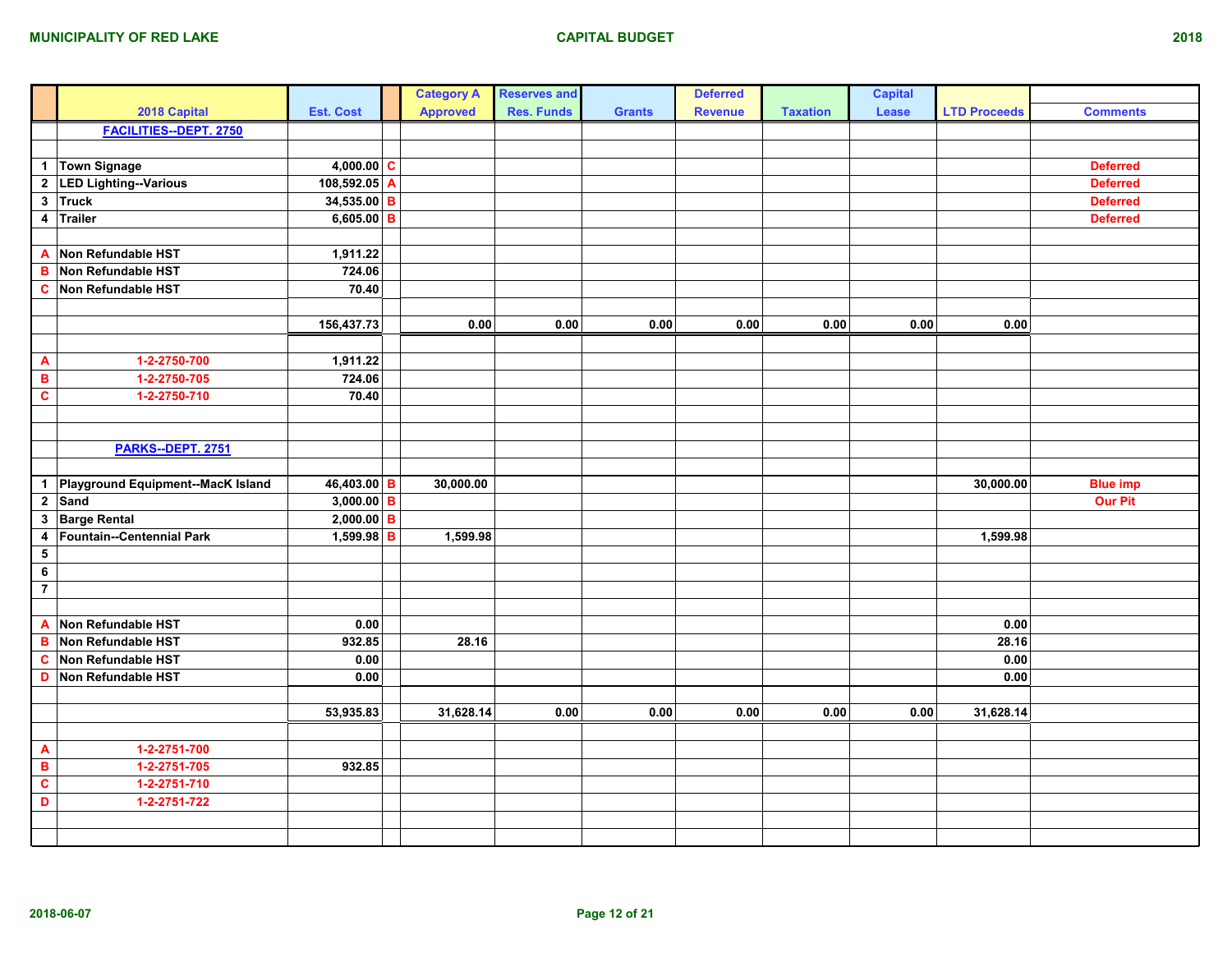|              |                                           |                  | <b>Category A</b> | <b>Reserves and</b> |               | <b>Deferred</b> |                 | <b>Capital</b> |                     |                 |
|--------------|-------------------------------------------|------------------|-------------------|---------------------|---------------|-----------------|-----------------|----------------|---------------------|-----------------|
|              | 2018 Capital                              | <b>Est. Cost</b> | <b>Approved</b>   | <b>Res. Funds</b>   | <b>Grants</b> | <b>Revenue</b>  | <b>Taxation</b> | Lease          | <b>LTD Proceeds</b> | <b>Comments</b> |
|              | <b>MUNICIPAL OFFICE--DEPT. 2754</b>       |                  |                   |                     |               |                 |                 |                |                     |                 |
|              |                                           |                  |                   |                     |               |                 |                 |                |                     |                 |
| $\mathbf{1}$ | Repair/Paint Main Entrance/Chambers       | 4,945.32 A       |                   |                     |               |                 |                 |                |                     | <b>Deferred</b> |
|              | 2 Repair/paint Exterior Siding            | $26,089.17$ A    |                   |                     |               |                 |                 |                |                     | <b>Deferred</b> |
|              | 3 Repair/Resink Exterior Lights           | $2,000.00$ B     |                   |                     |               |                 |                 |                |                     | <b>Deferred</b> |
| 4            | <b>Remove Paving Stones/Pour Concrete</b> | $7,500.00$ D     |                   |                     |               |                 |                 |                |                     | <b>Deferred</b> |
| 5            | Telephone System                          | $25,000.00$ C    |                   |                     |               |                 |                 |                |                     | <b>Deferred</b> |
|              | 6 Copier                                  | 14,500.00 $ C $  |                   |                     |               |                 |                 |                |                     | <b>Deferred</b> |
|              |                                           |                  |                   |                     |               |                 |                 |                |                     |                 |
| A            | Non Refundable HST                        | 546.21           |                   |                     |               |                 |                 |                | 0.00                |                 |
| $\, {\bf B}$ | Non Refundable HST                        | 35.20            |                   |                     |               |                 |                 |                | $0.00\,$            |                 |
| $\mathbf c$  | Non Refundable HST                        | 695.20           |                   |                     |               |                 |                 |                | 0.00                |                 |
| D            | Non Refundable HST                        | 132.00           |                   |                     |               |                 |                 |                | 0.00                |                 |
|              |                                           |                  |                   |                     |               |                 |                 |                |                     |                 |
|              |                                           | 81,443.10        | 0.00              | 0.00                | 0.00          | 0.00            | 0.00            | 0.00           | 0.00                |                 |
|              |                                           |                  |                   |                     |               |                 |                 |                |                     |                 |
| A            | 1-2-2754-700                              | 546.21           |                   |                     |               |                 |                 |                |                     |                 |
| $\, {\bf B}$ | 1-2-2754-703                              | 35.20            |                   |                     |               |                 |                 |                |                     |                 |
| $\mathbf{C}$ | 1-2-2754-705                              | 695.20           |                   |                     |               |                 |                 |                |                     |                 |
| D            | 1-2-2754-709                              | 132.00           |                   |                     |               |                 |                 |                |                     |                 |
|              |                                           |                  |                   |                     |               |                 |                 |                |                     |                 |
|              |                                           |                  |                   |                     |               |                 |                 |                |                     |                 |
|              | <b>BEACHES--DEPT. 2755</b>                |                  |                   |                     |               |                 |                 |                |                     |                 |
|              |                                           |                  |                   |                     |               |                 |                 |                |                     |                 |
| $\mathbf{1}$ |                                           |                  |                   |                     |               |                 |                 |                |                     |                 |
| $\mathbf{2}$ |                                           |                  |                   |                     |               |                 |                 |                |                     |                 |
|              |                                           |                  |                   |                     |               |                 |                 |                |                     |                 |
|              |                                           |                  |                   |                     |               |                 |                 |                |                     |                 |
|              |                                           | 0.00             | 0.00              | 0.00                | 0.00          | 0.00            | 0.00            | 0.00           | 0.00                |                 |
|              |                                           |                  |                   |                     |               |                 |                 |                |                     |                 |
| A            | 1-2-2755-722                              |                  |                   |                     |               |                 |                 |                |                     |                 |
|              |                                           |                  |                   |                     |               |                 |                 |                |                     |                 |
|              |                                           |                  |                   |                     |               |                 |                 |                |                     |                 |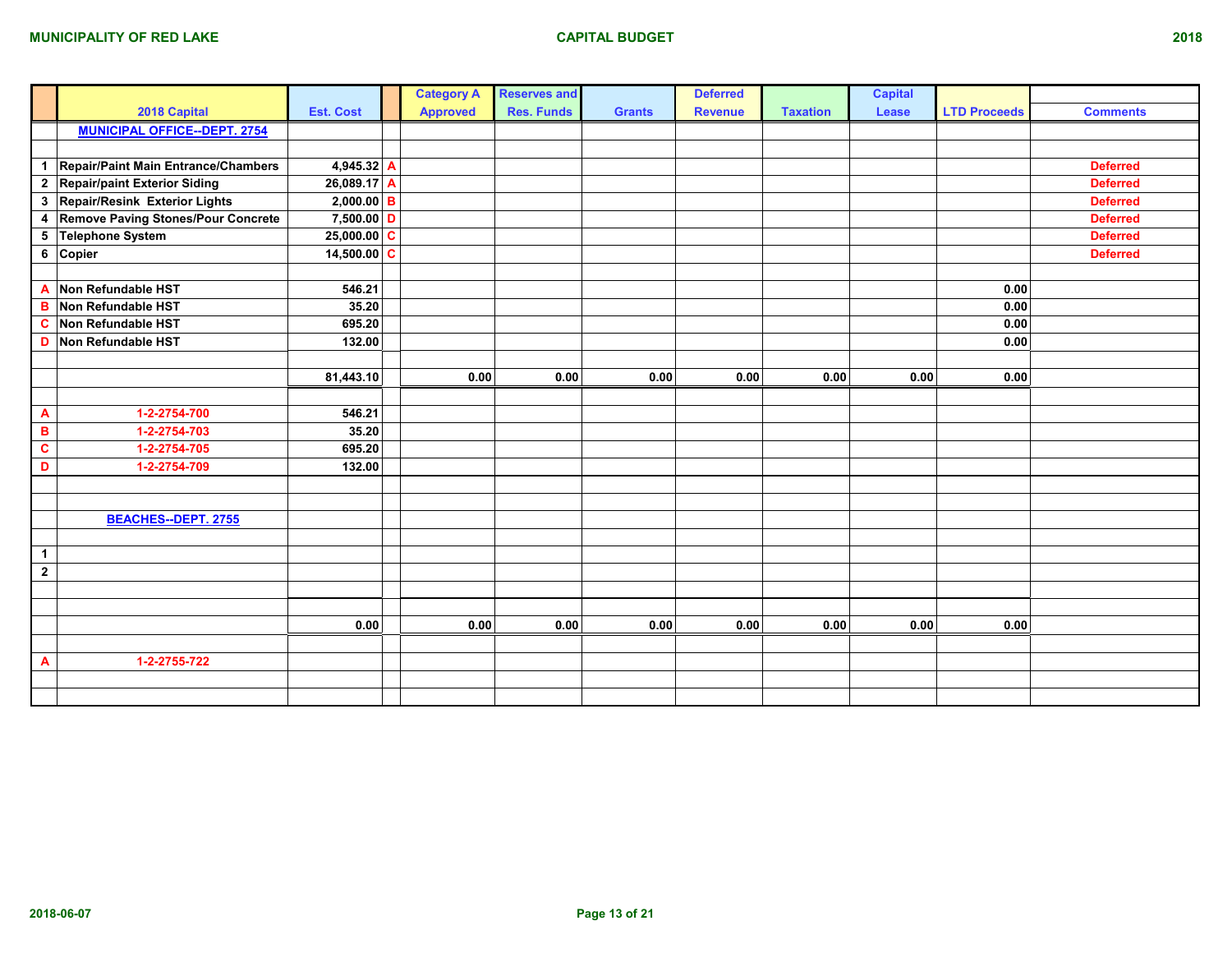|                      |                                       |                  | <b>Category A</b> | <b>Reserves and</b> |               | <b>Deferred</b> |                 | <b>Capital</b> |                     |                              |
|----------------------|---------------------------------------|------------------|-------------------|---------------------|---------------|-----------------|-----------------|----------------|---------------------|------------------------------|
|                      | 2018 Capital                          | <b>Est. Cost</b> | <b>Approved</b>   | <b>Res. Funds</b>   | <b>Grants</b> | <b>Revenue</b>  | <b>Taxation</b> | Lease          | <b>LTD Proceeds</b> | <b>Comments</b>              |
|                      | DOCKS--DEPT. 2756                     |                  |                   |                     |               |                 |                 |                |                     |                              |
|                      |                                       |                  |                   |                     |               |                 |                 |                |                     |                              |
| $\blacktriangleleft$ | Conrete Sidewalks--Government Dock    | 17,000.00 B      | 17,000.00         |                     |               |                 |                 |                | 17,000.00           |                              |
| $\mathbf{2}$         |                                       |                  |                   |                     |               |                 |                 |                |                     |                              |
|                      |                                       |                  |                   |                     |               |                 |                 |                |                     |                              |
| A                    | Non Refundable HST                    | 0.00             |                   |                     |               |                 |                 |                | 0.00                |                              |
| B                    | Non Refundable HST                    | 299.20           | 299.20            |                     |               |                 |                 |                | 299.20              |                              |
|                      |                                       |                  |                   |                     |               |                 |                 |                |                     |                              |
|                      |                                       | 17,299.20        | 17,299.20         | 0.00                | 0.00          | 0.00            | 0.00            | 0.00           | 17,299.20           |                              |
|                      |                                       |                  |                   |                     |               |                 |                 |                |                     |                              |
| A                    | 1-2-2756-705                          |                  |                   |                     |               |                 |                 |                |                     |                              |
| в                    | 1-2-2756-709                          | 299.20           |                   |                     |               |                 |                 |                |                     |                              |
|                      |                                       |                  |                   |                     |               |                 |                 |                |                     |                              |
|                      |                                       |                  |                   |                     |               |                 |                 |                |                     |                              |
|                      | <b>RECREATION CLUSTER--DEPT. 2757</b> |                  |                   |                     |               |                 |                 |                |                     |                              |
|                      |                                       |                  |                   |                     |               |                 |                 |                |                     |                              |
|                      | 1 Market Pavillion                    | 788,833.00 A     | 788,833.00        |                     | 800,000.00    |                 |                 |                |                     | <b>Trillium Fund--\$150K</b> |
|                      | 2 Paving                              | $96,000.00$ B    | 96,000.00         |                     |               |                 |                 |                | 84,833.00           | <b>NOHFC--\$350K</b>         |
| 3                    | <b>Storm Drains</b>                   | $70,000.00$ C    | 70,000.00         |                     |               |                 |                 |                | 70,000.00           | <b>Fed-Nor--\$250K</b>       |
| 4                    | Grounds                               | $39,785.00$ D    | 39,785.00         |                     |               |                 |                 |                | 39,785.00           | Accessibility--\$50K         |
| $\sqrt{5}$           |                                       |                  |                   |                     |               |                 |                 |                |                     |                              |
|                      |                                       |                  |                   |                     |               |                 |                 |                |                     |                              |
| A                    | Non Refundable HST                    | 13,883.46        | 13,883.46         |                     |               |                 |                 |                | 13,883.46           |                              |
| B                    | Non Refundable HST                    | 1,689.60         | 1,689.60          |                     |               |                 |                 |                | 1,689.60            |                              |
| C                    | Non Refundable HST                    | 1,232.00         | 1,232.00          |                     |               |                 |                 |                | 1,232.00            |                              |
| D                    | Non Refundable HST                    | 700.22           | 700.22            |                     |               |                 |                 |                | 700.22              |                              |
|                      |                                       |                  |                   |                     |               |                 |                 |                |                     |                              |
|                      |                                       | 1,012,123.28     | 1,012,123.28      | 0.00                | 800,000.00    | 0.00            | 0.00            | 0.00           | 212,123.28          |                              |
|                      |                                       |                  |                   |                     |               |                 |                 |                |                     |                              |
| A                    | 1-2-2757-700                          | 13,883.46        |                   |                     |               |                 |                 |                |                     |                              |
| в                    | 1-2-2757-706                          | 1,689.60         |                   |                     |               |                 |                 |                |                     |                              |
| $\mathbf{c}$         | 1-2-2757-711                          | 1,232.00         |                   |                     |               |                 |                 |                |                     |                              |
| D                    | 1-2-2784-720                          | 700.22           |                   |                     |               |                 |                 |                |                     |                              |
|                      |                                       |                  |                   |                     |               |                 |                 |                |                     |                              |
|                      |                                       |                  |                   |                     |               |                 |                 |                |                     |                              |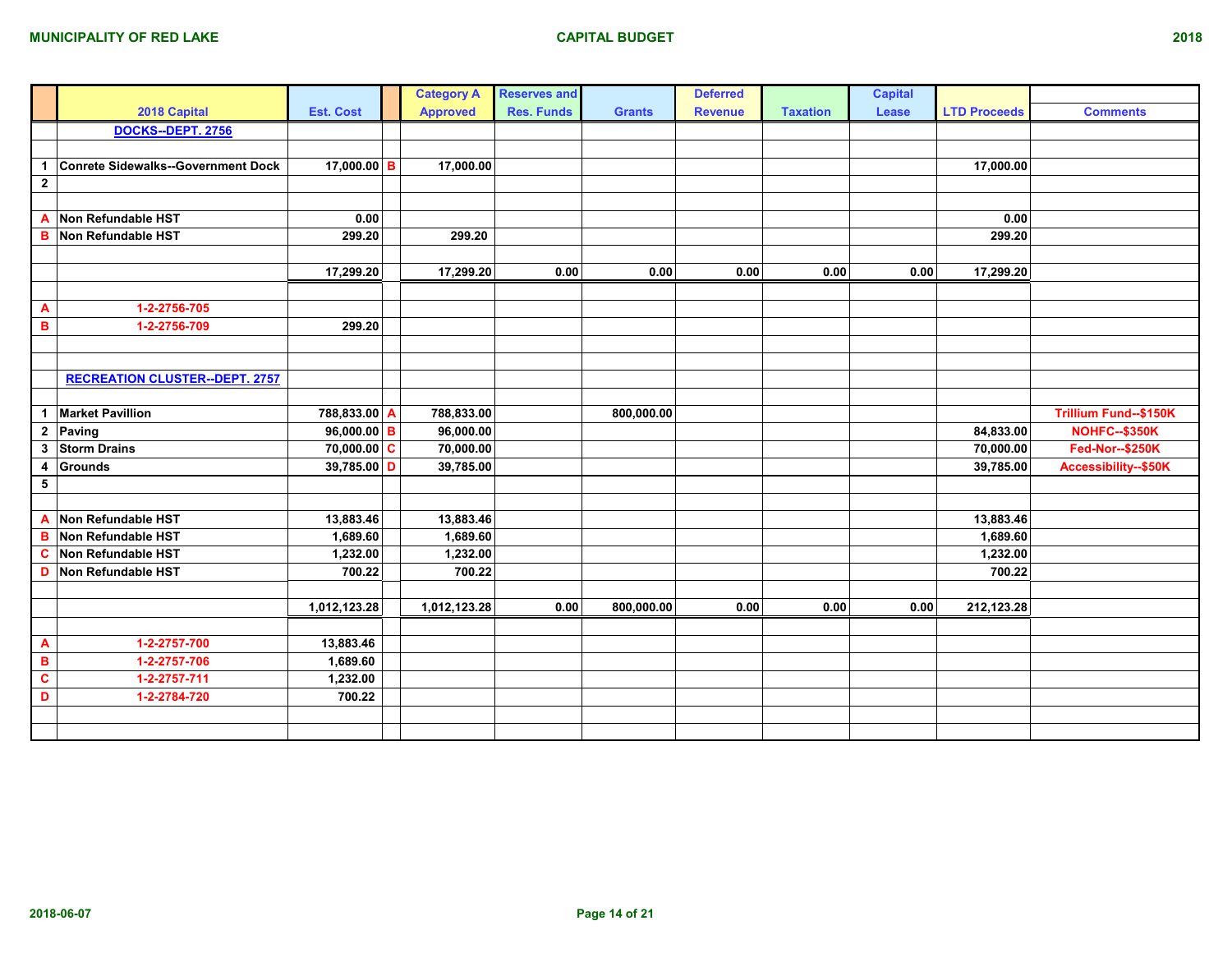|                                 |                                  |                  | <b>Category A</b> | <b>Reserves and</b> |               | <b>Deferred</b> |                 | <b>Capital</b> |                     |                 |
|---------------------------------|----------------------------------|------------------|-------------------|---------------------|---------------|-----------------|-----------------|----------------|---------------------|-----------------|
|                                 | 2018 Capital                     | <b>Est. Cost</b> | <b>Approved</b>   | <b>Res. Funds</b>   | <b>Grants</b> | <b>Revenue</b>  | <b>Taxation</b> | Lease          | <b>LTD Proceeds</b> | <b>Comments</b> |
|                                 | <b>EVENTS CENTER--DEPT. 2784</b> |                  |                   |                     |               |                 |                 |                |                     |                 |
|                                 |                                  |                  |                   |                     |               |                 |                 |                |                     |                 |
| $\mathbf{1}$                    | Engineering                      | 325,000.00 A     | 325,000.00        |                     | 292,500.00    |                 |                 |                | 32,500.00           |                 |
| $\overline{2}$                  |                                  |                  |                   |                     |               |                 |                 |                |                     |                 |
|                                 |                                  |                  |                   |                     |               |                 |                 |                |                     |                 |
| $\overline{\mathbf{A}}$         | Non Refundable HST               | 5,720.00         | 5,720.00          |                     |               |                 |                 |                | 5,720.00            |                 |
|                                 |                                  |                  |                   |                     |               |                 |                 |                |                     |                 |
|                                 |                                  | 330,720.00       | 330,720.00        | $0.00\,$            | 292,500.00    | $0.00\,$        | 0.00            | 0.00           | 38,220.00           |                 |
|                                 |                                  |                  |                   |                     |               |                 |                 |                |                     |                 |
| $\overline{\mathbf{A}}$         | 1-2-2784-715                     | 5,720.00         |                   |                     |               |                 |                 |                |                     |                 |
|                                 |                                  |                  |                   |                     |               |                 |                 |                |                     |                 |
|                                 |                                  |                  |                   |                     |               |                 |                 |                |                     |                 |
|                                 | <b>OUTDOOR RINKS--DEPT. 2785</b> |                  |                   |                     |               |                 |                 |                |                     |                 |
|                                 |                                  |                  |                   |                     |               |                 |                 |                |                     |                 |
| $\mathbf{1}$                    |                                  |                  |                   |                     |               |                 |                 |                |                     |                 |
| $\overline{2}$                  |                                  |                  |                   |                     |               |                 |                 |                |                     |                 |
|                                 |                                  |                  |                   |                     |               |                 |                 |                |                     |                 |
|                                 | A Non Refundable HST             |                  |                   |                     |               |                 |                 |                |                     |                 |
|                                 |                                  |                  |                   |                     |               |                 |                 |                |                     |                 |
|                                 |                                  | 0.00             | 0.00              | $0.00\,$            | $0.00\,$      | 0.00            | 0.00            | $0.00\,$       | 0.00                |                 |
|                                 |                                  |                  |                   |                     |               |                 |                 |                |                     |                 |
| $\boldsymbol{\mathsf{A}}$       | 1-2-2785-700                     |                  |                   |                     |               |                 |                 |                |                     |                 |
|                                 |                                  |                  |                   |                     |               |                 |                 |                |                     |                 |
|                                 |                                  |                  |                   |                     |               |                 |                 |                |                     |                 |
|                                 | <b>CEMETERY--DEPT. 2786</b>      |                  |                   |                     |               |                 |                 |                |                     |                 |
|                                 |                                  |                  |                   |                     |               |                 |                 |                |                     |                 |
| $\blacktriangleleft$            | <b>Monument Lift</b>             | $6,230.00$ A     |                   |                     |               |                 |                 |                |                     | <b>Deferred</b> |
| $\overline{\mathbf{2}}$         | <b>Grounds Improvements</b>      | $10,000.00$ B    | 10,000.00         |                     |               |                 |                 |                | 10,000.00           |                 |
|                                 |                                  |                  |                   |                     |               |                 |                 |                |                     |                 |
| $\mathbf{A}$                    | Non Refundable HST               | 109.65           |                   |                     |               |                 |                 |                |                     |                 |
| $\overline{\mathbf{B}}$         | Non Refundable HST               | 176.00           | 176.00            |                     |               |                 |                 |                | 176.00              |                 |
|                                 |                                  |                  |                   |                     |               |                 |                 |                |                     |                 |
|                                 |                                  | 16,515.65        | 10,176.00         | 0.00                | 0.00          | 0.00            | 0.00            | 0.00           | 10,176.00           |                 |
|                                 |                                  |                  |                   |                     |               |                 |                 |                |                     |                 |
| $\frac{\mathsf{A}}{\mathsf{B}}$ | 1-2-2786-705                     | 109.65           |                   |                     |               |                 |                 |                |                     |                 |
|                                 | 1-2-2786-720                     | 176.00           |                   |                     |               |                 |                 |                |                     |                 |
|                                 |                                  |                  |                   |                     |               |                 |                 |                |                     |                 |
|                                 |                                  |                  |                   |                     |               |                 |                 |                |                     |                 |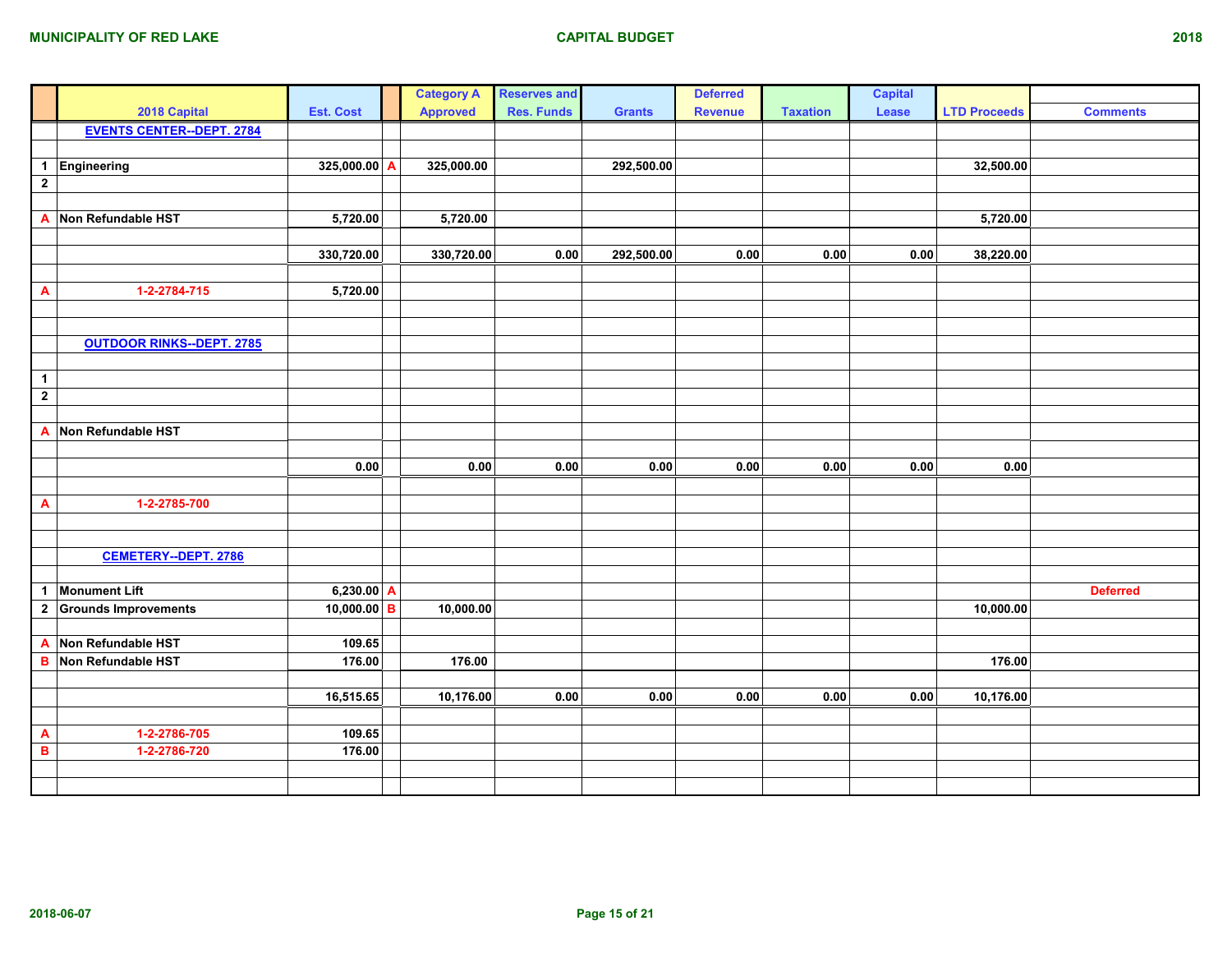|                      |                                   |                  | <b>Category A</b> | <b>Reserves and</b> |               | <b>Deferred</b> |                 | <b>Capital</b> |                     |                 |
|----------------------|-----------------------------------|------------------|-------------------|---------------------|---------------|-----------------|-----------------|----------------|---------------------|-----------------|
|                      | 2018 Capital                      | <b>Est. Cost</b> | <b>Approved</b>   | <b>Res. Funds</b>   | <b>Grants</b> | <b>Revenue</b>  | <b>Taxation</b> | Lease          | <b>LTD Proceeds</b> | <b>Comments</b> |
|                      | PHARMACY--DEPT. 2787              |                  |                   |                     |               |                 |                 |                |                     |                 |
|                      |                                   |                  |                   |                     |               |                 |                 |                |                     |                 |
| $\blacktriangleleft$ |                                   |                  |                   |                     |               |                 |                 |                |                     |                 |
| $\overline{2}$       |                                   |                  |                   |                     |               |                 |                 |                |                     |                 |
|                      |                                   |                  |                   |                     |               |                 |                 |                |                     |                 |
|                      |                                   | 0.00             | 0.00              | 0.00                | 0.00          | 0.00            | 0.00            | 0.00           | 0.00                |                 |
|                      |                                   |                  |                   |                     |               |                 |                 |                |                     |                 |
|                      | HST 100% Refundable               |                  |                   |                     |               |                 |                 |                |                     |                 |
|                      |                                   |                  |                   |                     |               |                 |                 |                |                     |                 |
| A                    | 1-2-2787-700                      |                  |                   |                     |               |                 |                 |                |                     |                 |
|                      |                                   |                  |                   |                     |               |                 |                 |                |                     |                 |
|                      |                                   |                  |                   |                     |               |                 |                 |                |                     |                 |
|                      | <b>COCHENOUR HALL--DEPT. 2788</b> |                  |                   |                     |               |                 |                 |                |                     |                 |
|                      |                                   |                  |                   |                     |               |                 |                 |                |                     |                 |
| 1                    | <b>Interior Upgrades</b>          | 4,000.00 A       |                   |                     |               |                 |                 |                |                     | <b>Deferred</b> |
| $\mathbf{2}$         |                                   |                  |                   |                     |               |                 |                 |                |                     |                 |
|                      |                                   |                  |                   |                     |               |                 |                 |                |                     |                 |
| A                    | Non Refundable HST                | 70.40            |                   |                     |               |                 |                 |                | 0.00                |                 |
|                      |                                   |                  |                   |                     |               |                 |                 |                |                     |                 |
|                      |                                   | 4,070.40         | 0.00              | 0.00                | 0.00          | 0.00            | 0.00            | 0.00           | 0.00                |                 |
|                      |                                   |                  |                   |                     |               |                 |                 |                |                     |                 |
| A                    | 1-2-2788-700                      | 70.40            |                   |                     |               |                 |                 |                |                     |                 |
| B                    | 1-2-2788-705                      |                  |                   |                     |               |                 |                 |                |                     |                 |
|                      |                                   |                  |                   |                     |               |                 |                 |                |                     |                 |
|                      |                                   |                  |                   |                     |               |                 |                 |                |                     |                 |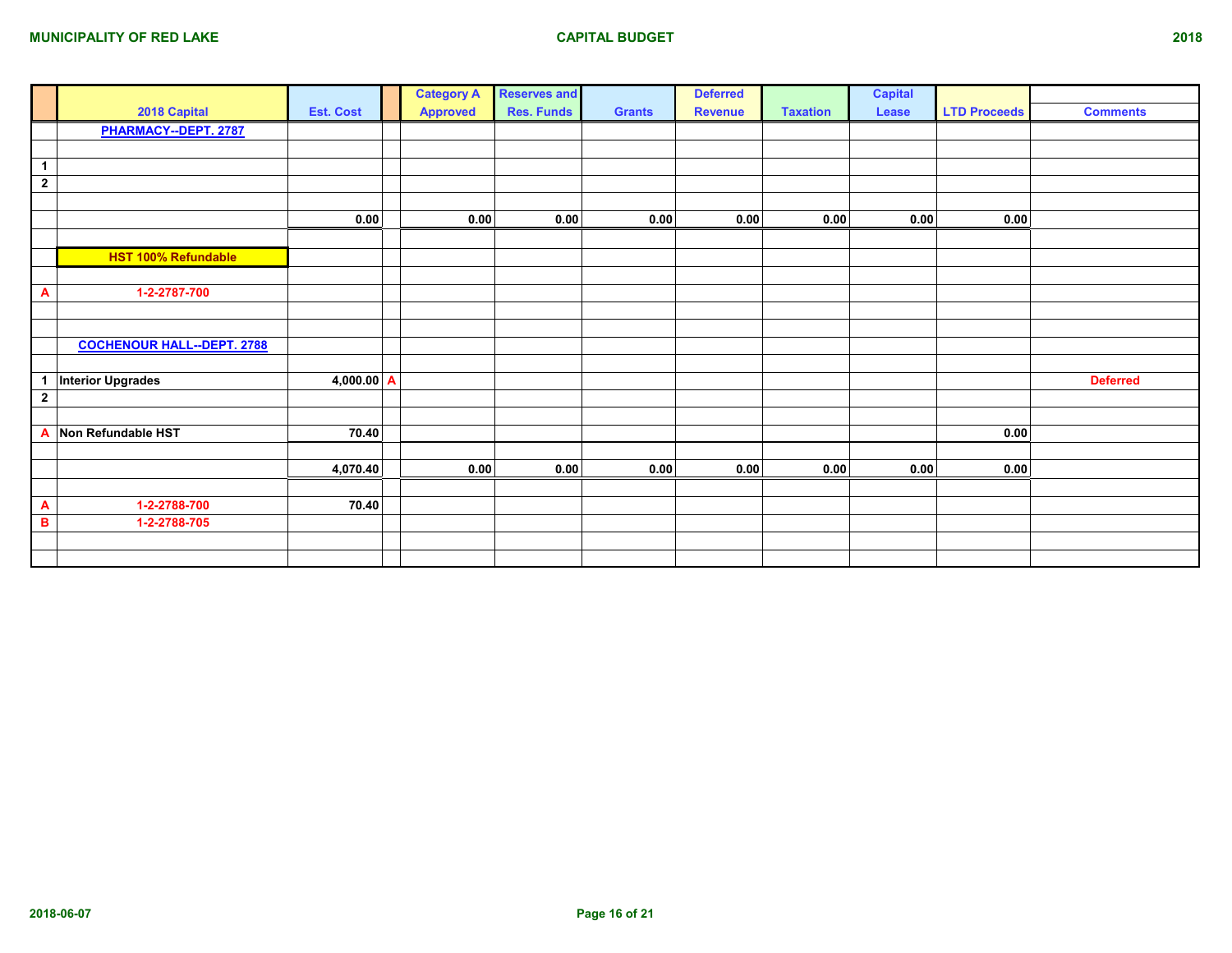|                         |                                |                  |   | <b>Category A</b> | <b>Reserves and</b> |               | <b>Deferred</b> |                 | <b>Capital</b> |                     |                 |
|-------------------------|--------------------------------|------------------|---|-------------------|---------------------|---------------|-----------------|-----------------|----------------|---------------------|-----------------|
|                         | 2018 Capital                   | <b>Est. Cost</b> |   | <b>Approved</b>   | <b>Res. Funds</b>   | <b>Grants</b> | <b>Revenue</b>  | <b>Taxation</b> | Lease          | <b>LTD Proceeds</b> | <b>Comments</b> |
|                         | R. L. COMM. CENTER--DEPT. 2789 |                  |   |                   |                     |               |                 |                 |                |                     |                 |
|                         |                                |                  |   |                   |                     |               |                 |                 |                |                     |                 |
|                         | 1 Blinds                       | $10,200.00$ A    |   |                   |                     |               |                 |                 |                |                     | <b>Deferred</b> |
|                         | 2 Weights/Cage                 | $6,631.68$ B     |   |                   |                     |               |                 |                 |                |                     | <b>Deferred</b> |
| $\mathbf{3}$            |                                |                  |   |                   |                     |               |                 |                 |                |                     |                 |
| $\overline{\mathbf{4}}$ |                                |                  |   |                   |                     |               |                 |                 |                |                     |                 |
| ${\bf 5}$               |                                |                  |   |                   |                     |               |                 |                 |                |                     |                 |
|                         |                                |                  |   |                   |                     |               |                 |                 |                |                     |                 |
| A                       | Non Refundable HST             | 179.52           |   |                   |                     |               |                 |                 |                | 0.00                |                 |
| в                       | Non Refundable HST             | 116.72           |   |                   |                     |               |                 |                 |                |                     |                 |
|                         |                                |                  |   |                   |                     |               |                 |                 |                |                     |                 |
|                         |                                | 17,127.92        |   | 0.00              | 0.00                | 0.00          | 0.00            | 0.00            | 0.00           | 0.00                |                 |
|                         |                                |                  |   |                   |                     |               |                 |                 |                |                     |                 |
| A                       | 1-2-2789-700                   | 179.52           |   |                   |                     |               |                 |                 |                |                     |                 |
| B                       | 1-2-2789-705                   | 116.72           |   |                   |                     |               |                 |                 |                |                     |                 |
|                         |                                |                  |   |                   |                     |               |                 |                 |                |                     |                 |
|                         |                                |                  |   |                   |                     |               |                 |                 |                |                     |                 |
|                         | ARENA--DEPT.2790               |                  |   |                   |                     |               |                 |                 |                |                     |                 |
|                         |                                |                  |   |                   |                     |               |                 |                 |                |                     |                 |
|                         | 1 Plant Repairs                | 17,000.00        | A | 17,000.00         |                     |               |                 |                 |                | 17,000.00           |                 |
|                         | 2 Heating System Upgrades      | 18,202.00        | Α | 18,202.00         |                     |               |                 |                 |                | 18,202.00           |                 |
| $\mathbf{3}$            |                                |                  |   |                   |                     |               |                 |                 |                |                     |                 |
| $\overline{\mathbf{4}}$ |                                |                  |   |                   |                     |               |                 |                 |                |                     |                 |
|                         |                                |                  |   |                   |                     |               |                 |                 |                |                     |                 |
| A                       | Non Refundable HST             | 619.56           |   | 619.56            |                     |               |                 |                 |                | 619.56              |                 |
| B                       | Non Refundable HST             | $0.00\,$         |   |                   |                     |               |                 |                 |                | 0.00                |                 |
|                         |                                |                  |   |                   |                     |               |                 |                 |                |                     |                 |
|                         |                                | 35,821.56        |   | 35,821.56         | $0.00\,$            | 0.00          | 0.00            | 0.00            | 0.00           | 35,821.56           |                 |
|                         |                                |                  |   |                   |                     |               |                 |                 |                |                     |                 |
| A                       | 1-2-2790-700                   | 619.56           |   |                   |                     |               |                 |                 |                |                     |                 |
| B                       | 1-2-2790-705                   |                  |   |                   |                     |               |                 |                 |                |                     |                 |
|                         |                                |                  |   |                   |                     |               |                 |                 |                |                     |                 |
|                         |                                |                  |   |                   |                     |               |                 |                 |                |                     |                 |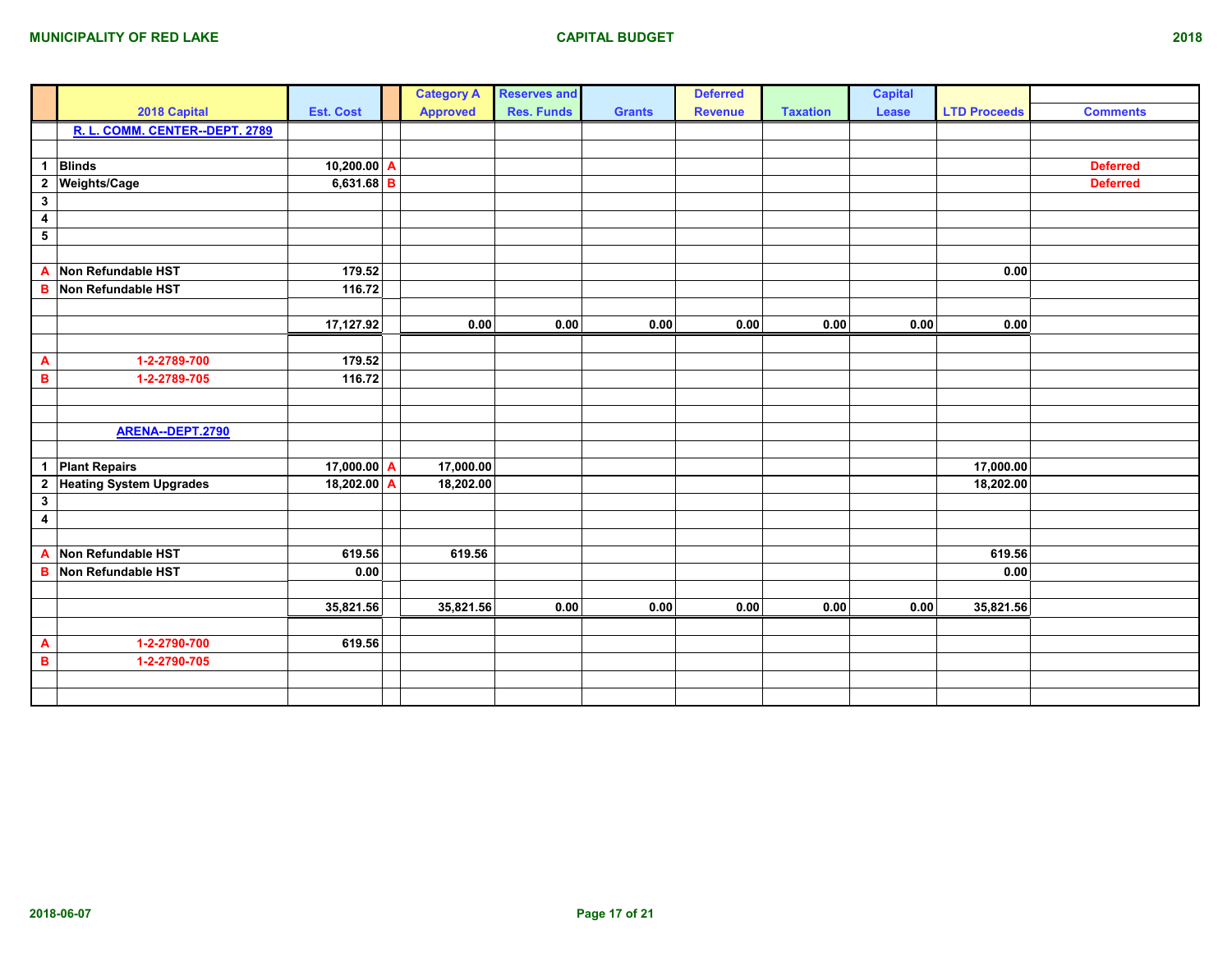|                           |                                    |                  | <b>Category A</b> | <b>Reserves and</b> |               | <b>Deferred</b> |                 | <b>Capital</b> |                     |                 |
|---------------------------|------------------------------------|------------------|-------------------|---------------------|---------------|-----------------|-----------------|----------------|---------------------|-----------------|
|                           | 2018 Capital                       | <b>Est. Cost</b> | <b>Approved</b>   | <b>Res. Funds</b>   | <b>Grants</b> | <b>Revenue</b>  | <b>Taxation</b> | Lease          | <b>LTD Proceeds</b> | <b>Comments</b> |
|                           | CLINIC--DEPT. 2791                 |                  |                   |                     |               |                 |                 |                |                     |                 |
|                           |                                    |                  |                   |                     |               |                 |                 |                |                     |                 |
| $\overline{1}$            |                                    |                  |                   |                     |               |                 |                 |                |                     |                 |
| $\overline{\mathbf{2}}$   |                                    |                  |                   |                     |               |                 |                 |                |                     |                 |
|                           |                                    |                  |                   |                     |               |                 |                 |                |                     |                 |
|                           |                                    |                  |                   |                     |               |                 |                 |                |                     |                 |
|                           |                                    |                  |                   |                     |               |                 |                 |                |                     |                 |
|                           |                                    | 0.00             | $0.00\,$          | $0.00\,$            | $0.00\,$      | $0.00\,$        | $0.00\,$        | 0.00           | 0.00                |                 |
|                           |                                    |                  |                   |                     |               |                 |                 |                |                     |                 |
|                           | HST 100% Refundable                |                  |                   |                     |               |                 |                 |                |                     |                 |
|                           |                                    |                  |                   |                     |               |                 |                 |                |                     |                 |
| $\boldsymbol{\mathsf{A}}$ | 1-2-2791-700                       |                  |                   |                     |               |                 |                 |                |                     |                 |
| $\, {\bf B}$              | 1-2-2791-720                       |                  |                   |                     |               |                 |                 |                |                     |                 |
|                           |                                    |                  |                   |                     |               |                 |                 |                |                     |                 |
|                           |                                    |                  |                   |                     |               |                 |                 |                |                     |                 |
|                           | LIBRARY--DEPT. 2800                |                  |                   |                     |               |                 |                 |                |                     |                 |
|                           |                                    |                  |                   |                     |               |                 |                 |                |                     |                 |
| $\mathbf{1}$              | Windows--Balmertown Library        | 12,678.47 A      | 12,678.47         |                     |               |                 |                 |                | 12,678.47           |                 |
|                           | 2 Siding--Balmertown Library       | $9,961.65$ A     | 9,961.65          |                     |               |                 |                 |                | 9,961.65            |                 |
|                           |                                    |                  |                   |                     |               |                 |                 |                |                     |                 |
|                           | Non Refundable HST                 | 398.47           | 398.47            |                     |               |                 |                 |                | 398.47              |                 |
|                           |                                    |                  |                   |                     |               |                 |                 |                |                     |                 |
|                           |                                    | 23,038.59        | 23,038.59         | $0.00\,$            | $0.00\,$      | $0.00\,$        | 0.00            | $0.00\,$       | 23,038.59           |                 |
|                           |                                    |                  |                   |                     |               |                 |                 |                |                     |                 |
| $\boldsymbol{\mathsf{A}}$ | 1-2-2800-700                       | 398.47           |                   |                     |               |                 |                 |                |                     |                 |
|                           |                                    |                  |                   |                     |               |                 |                 |                |                     |                 |
|                           |                                    |                  |                   |                     |               |                 |                 |                |                     |                 |
|                           | <b>HERITAGE CENTER--DEPT. 2850</b> |                  |                   |                     |               |                 |                 |                |                     |                 |
|                           |                                    |                  |                   |                     |               |                 |                 |                |                     |                 |
| $\mathbf{1}$              |                                    |                  |                   |                     |               |                 |                 |                |                     |                 |
| $\overline{2}$            |                                    |                  |                   |                     |               |                 |                 |                |                     |                 |
|                           |                                    |                  |                   |                     |               |                 |                 |                |                     |                 |
|                           | A Non Refundable HST               |                  |                   |                     |               |                 |                 |                |                     |                 |
|                           |                                    |                  |                   |                     |               |                 |                 |                |                     |                 |
|                           |                                    | 0.00             | 0.00              | $0.00\,$            | $\bf 0.00$    | $0.00\,$        | $0.00\,$        | 0.00           | 0.00                |                 |
|                           |                                    |                  |                   |                     |               |                 |                 |                |                     |                 |
| A                         | 1-2-2850-700                       |                  |                   |                     |               |                 |                 |                |                     |                 |
| $\overline{\mathbf{B}}$   | 1-2-2850-730                       |                  |                   |                     |               |                 |                 |                |                     |                 |
|                           |                                    |                  |                   |                     |               |                 |                 |                |                     |                 |
|                           |                                    |                  |                   |                     |               |                 |                 |                |                     |                 |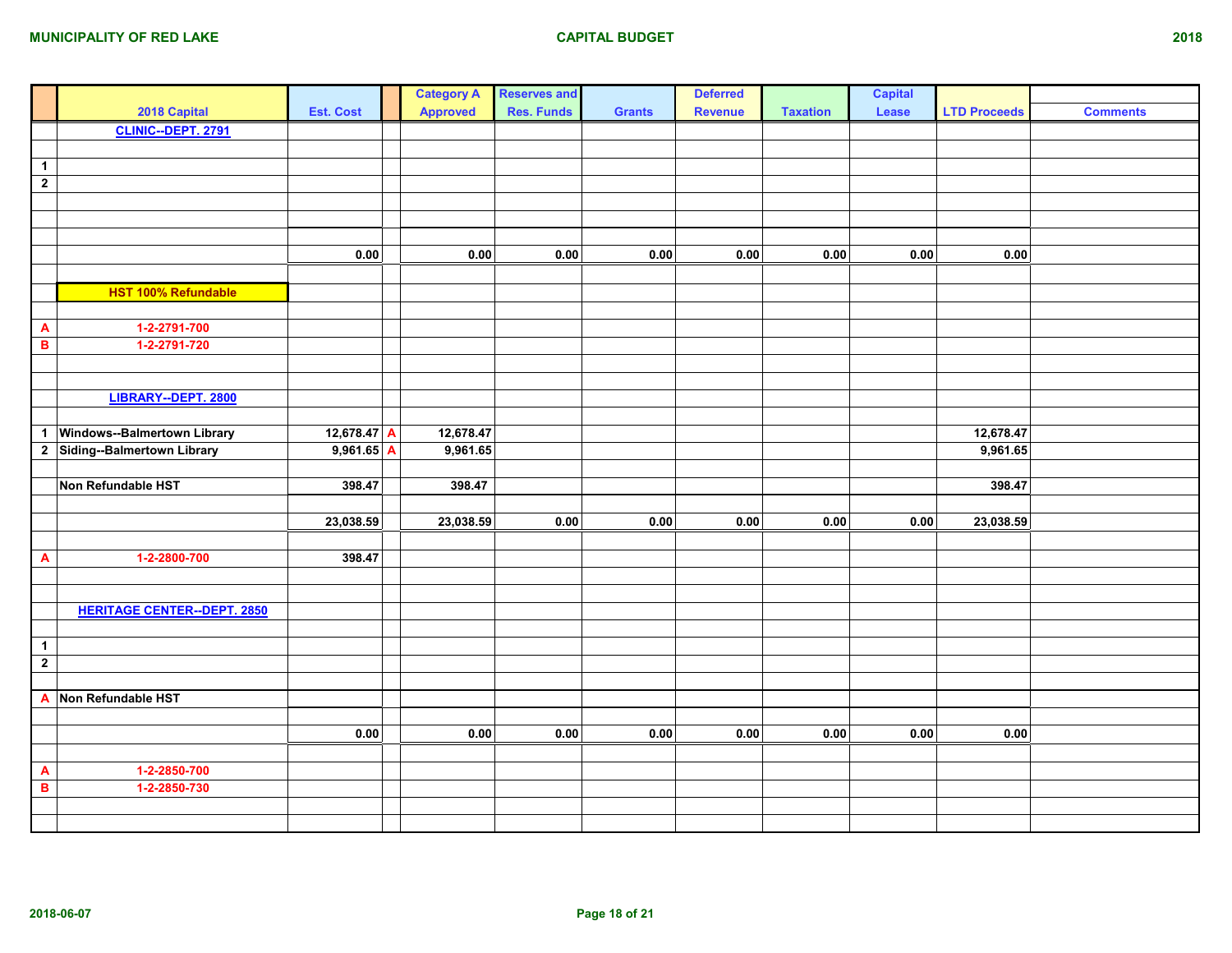|                         |                                      |                  | <b>Category A</b> | <b>Reserves and</b> |               | <b>Deferred</b> |                 | <b>Capital</b> |                     |                 |
|-------------------------|--------------------------------------|------------------|-------------------|---------------------|---------------|-----------------|-----------------|----------------|---------------------|-----------------|
|                         | 2018 Capital                         | <b>Est. Cost</b> | <b>Approved</b>   | <b>Res. Funds</b>   | <b>Grants</b> | <b>Revenue</b>  | <b>Taxation</b> | Lease          | <b>LTD Proceeds</b> | <b>Comments</b> |
|                         | <b>BUILDING/PLANNING--DEPT. 2900</b> |                  |                   |                     |               |                 |                 |                |                     |                 |
|                         |                                      |                  |                   |                     |               |                 |                 |                |                     |                 |
| $\overline{1}$          |                                      |                  |                   |                     |               |                 |                 |                |                     |                 |
| $\overline{\mathbf{2}}$ |                                      |                  |                   |                     |               |                 |                 |                |                     |                 |
|                         |                                      |                  |                   |                     |               |                 |                 |                |                     |                 |
|                         | Non Refundable HST                   |                  |                   |                     |               |                 |                 |                |                     |                 |
|                         |                                      |                  |                   |                     |               |                 |                 |                |                     |                 |
|                         |                                      | 0.00             | 0.00              | 0.00                | 0.00          | 0.00            | 0.00            | 0.00           | 0.00                |                 |
|                         |                                      |                  |                   |                     |               |                 |                 |                |                     |                 |
| A                       | 1-2-2900-705                         |                  |                   |                     |               |                 |                 |                |                     |                 |
|                         |                                      |                  |                   |                     |               |                 |                 |                |                     |                 |
|                         |                                      |                  |                   |                     |               |                 |                 |                |                     |                 |
|                         | <b>ECONOMIC DEV.--DEPT. 2950</b>     |                  |                   |                     |               |                 |                 |                |                     |                 |
|                         |                                      |                  |                   |                     |               |                 |                 |                |                     |                 |
| $\overline{1}$          |                                      |                  |                   |                     |               |                 |                 |                |                     |                 |
| $\overline{2}$          |                                      |                  |                   |                     |               |                 |                 |                |                     |                 |
|                         |                                      |                  |                   |                     |               |                 |                 |                |                     |                 |
|                         | Non Refundable HST                   |                  |                   |                     |               |                 |                 |                |                     |                 |
|                         |                                      |                  |                   |                     |               |                 |                 |                |                     |                 |
|                         |                                      | 0.00             | 0.00              | 0.00                | 0.00          | 0.00            | 0.00            | 0.00           | 0.00                |                 |
|                         |                                      |                  |                   |                     |               |                 |                 |                |                     |                 |
| $\mathbf{A}$            | 1-2-2950-705                         |                  |                   |                     |               |                 |                 |                |                     |                 |
|                         |                                      |                  |                   |                     |               |                 |                 |                |                     |                 |
|                         |                                      |                  |                   |                     |               |                 |                 |                |                     |                 |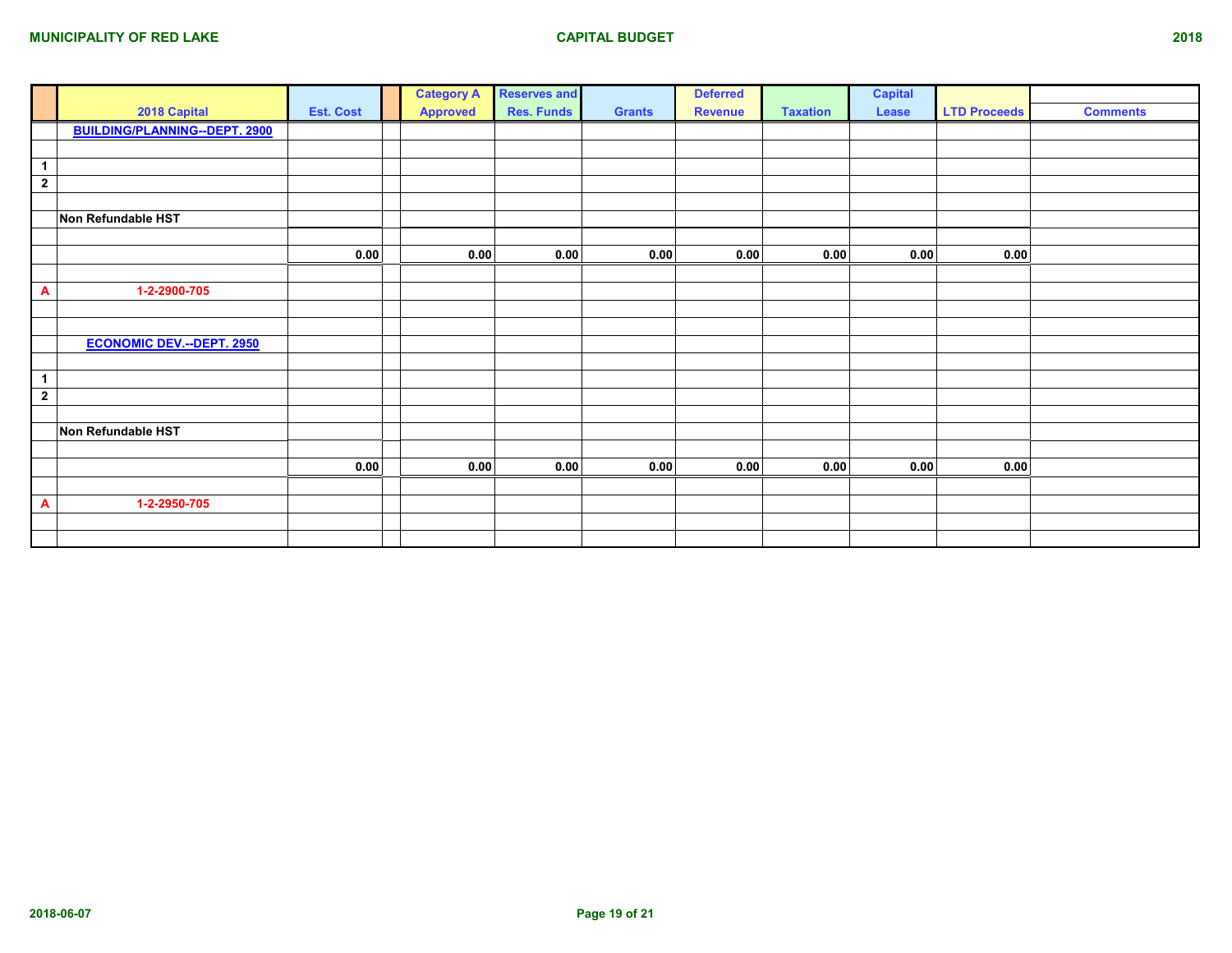|                         |                                              |                  | <b>Category A</b> | <b>Reserves and</b> |               | <b>Deferred</b> |                 | <b>Capital</b> |                     |                 |
|-------------------------|----------------------------------------------|------------------|-------------------|---------------------|---------------|-----------------|-----------------|----------------|---------------------|-----------------|
|                         | 2018 Capital                                 | <b>Est. Cost</b> | <b>Approved</b>   | <b>Res. Funds</b>   | <b>Grants</b> | <b>Revenue</b>  | <b>Taxation</b> | Lease          | <b>LTD Proceeds</b> | <b>Comments</b> |
|                         | <b>RESIDENTIAL PROPERTY DEV.--DEPT. 2955</b> |                  |                   |                     |               |                 |                 |                |                     |                 |
|                         |                                              |                  |                   |                     |               |                 |                 |                |                     |                 |
| $\mathbf{1}$            | <b>Block G--Road Access</b>                  | 18,000.00 A      | 18,000.00         |                     | 18,000.00     |                 |                 |                |                     | <b>Gas Tax</b>  |
| $\overline{2}$          | <b>Block G--Water (to Lot Line)</b>          | $25,000.00$ C    | 25,000.00         |                     | 25,000.00     |                 |                 |                |                     | <b>Gas Tax</b>  |
| 3                       | Block G--Sewage (to Lot Line)                | $15,000.00$ B    | 15,000.00         |                     | 15,000.00     |                 |                 |                |                     | <b>Gas Tax</b>  |
| 4                       | <b>Block G--Ditching</b>                     | $20,000.00$ D    |                   |                     |               |                 |                 |                |                     |                 |
| 5                       | Mine Road Rehabilitation                     | 452,000.00 A     |                   |                     |               |                 |                 |                |                     |                 |
|                         |                                              |                  |                   |                     |               |                 |                 |                |                     |                 |
| A                       | Non Refundable HST                           | 8,272.00         | 316.80            |                     | 316.80        |                 |                 |                |                     |                 |
| в                       | Non Refundable HST                           | 264.00           | 264.00            |                     | 264.00        |                 |                 |                |                     |                 |
| C                       | Non Refundable HST                           | 440.00           | 440.00            |                     | 440.00        |                 |                 |                |                     |                 |
| D                       | Non Refundable HST                           | 352.00           |                   |                     |               |                 |                 |                |                     |                 |
|                         |                                              |                  |                   |                     |               |                 |                 |                |                     |                 |
|                         |                                              | 539,328.00       | 59,020.80         | 0.00                | 59,020.80     | 0.00            | 0.00            | 0.00           | 0.00                |                 |
|                         |                                              |                  |                   |                     |               |                 |                 |                |                     |                 |
| $\overline{\mathbf{A}}$ | 1-2-2955-706                                 | 8,272.00         |                   |                     |               |                 |                 |                |                     |                 |
| B                       | 1-2-2955-707                                 | 264.00           |                   |                     |               |                 |                 |                |                     |                 |
| $\overline{\mathbf{c}}$ | 1-2-2955-708                                 | 440.00           |                   |                     |               |                 |                 |                |                     |                 |
| D                       | 1-2-2955-711                                 | 352.00           |                   |                     |               |                 |                 |                |                     |                 |
|                         |                                              |                  |                   |                     |               |                 |                 |                |                     |                 |
|                         |                                              |                  |                   |                     |               |                 |                 |                |                     |                 |
|                         | AIRPORT--DEPT. 2970                          |                  |                   |                     |               |                 |                 |                |                     |                 |
|                         |                                              |                  |                   |                     |               |                 |                 |                |                     |                 |
|                         | 1 Apron Expansion                            | 125,000.00 D     |                   |                     |               |                 |                 |                |                     |                 |
| $\boldsymbol{2}$        | <b>Apron Flood Lighting</b>                  | $20,000.00$ B    |                   |                     |               |                 |                 |                |                     |                 |
| $\mathbf 3$             | <b>Heat Pump Replacement</b>                 | 10,000.00 $ A$   |                   |                     |               |                 |                 |                |                     |                 |
| $\overline{\mathbf{4}}$ | Runway 08-26 Reconstruction                  | 6,000,000.00 D   | 6,000,000.00      |                     | 6,000,000.00  |                 |                 |                |                     |                 |
| 5                       | Runway 08-26 Design/Tender/Mgmt              | 740,000.00 D     | 740,000.00        |                     | 740,000.00    |                 |                 |                |                     |                 |
| 6                       |                                              |                  |                   |                     |               |                 |                 |                |                     |                 |
| $\overline{7}$          |                                              |                  |                   |                     |               |                 |                 |                |                     |                 |
|                         |                                              |                  |                   |                     |               |                 |                 |                |                     |                 |
|                         |                                              | 6,895,000.00     | 6,740,000.00      | 0.00                | 6,740,000.00  | 0.00            | 0.00            | 0.00           | 0.00                |                 |
|                         |                                              |                  |                   |                     |               |                 |                 |                |                     |                 |
|                         | <b>HST 100% Refundable</b>                   |                  |                   |                     |               |                 |                 |                |                     |                 |
|                         |                                              |                  |                   |                     |               |                 |                 |                |                     |                 |
|                         |                                              |                  |                   |                     |               |                 |                 |                |                     |                 |